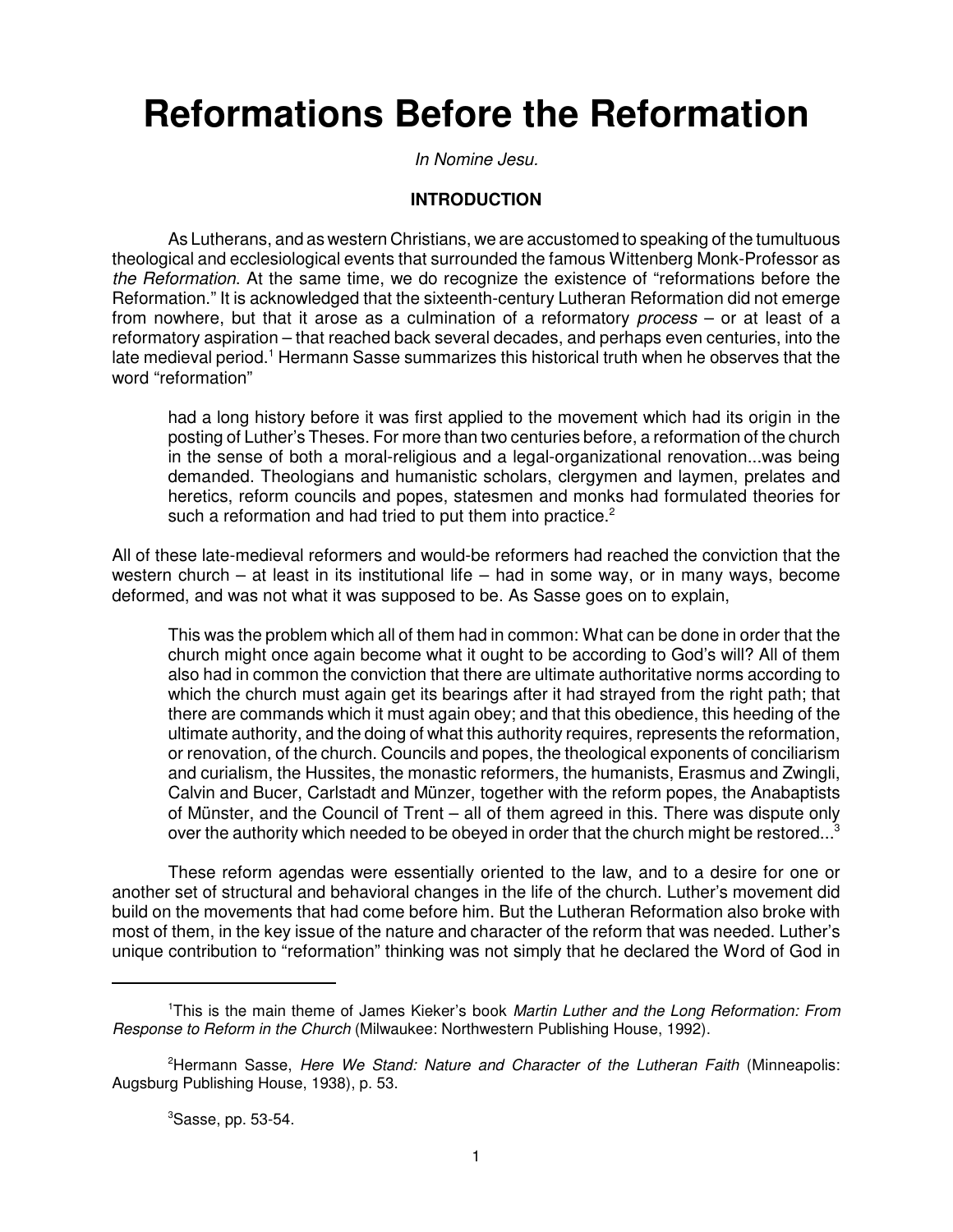Holy Scripture to be the ultimate authority by which a reformation should be governed and implemented. Where he departed from his predecessors was in his deeper and more profound recognition of the fact that it was a *theological* reformation that was needed. Quite literally, the word "theology" means "God-talk" or "God-words." And it was a change, or a reformation, in the way preachers and teachers would talk about God, that Luther believed was most necessary for the church.

#### **REFORMATIONS THROUGHOUT CHURCH HISTORY**

An acknowledgment of those late-medieval reformatory processes that led up, over time, to the remarkable work of Luther and his colleagues, does not, however, exhaust our understanding of "reformations before the Reformation." The Reformation of the sixteenth century was not an essentially unique occurrence in the history of the church. In point of fact, the entire history of the church on earth is characterized by a series of reformations like this – some of which had a profound and continuing impact on the development of the theological life of the church. For almost 2,000 years, the Christian church has retained its evangelical catholicity by means of a continual process of reformation, in keeping with the apostolic directive to "test everything; hold fast what is good. Abstain from every form of evil" (1 Thessalonians 5:21-22, ESV).

Admittedly this is a uniquely Lutheran interpretation of church history – although it is an interpretation that we believe is true to the facts. This "reformational" interpretation of church history does differ from the interpretive paradigm of Roman Catholicism and Eastern Orthodoxy, on the one hand; and of Zwinglian/Calvinist Protestantism and Evangelicalism, on the other.

The basic assumption of Roman Catholicism and Eastern Orthodoxy is that the history of the church, and of the church's confession and implementation of its faith, is, in essence, linear. The church progresses in its development and in its embracing of revealed truth in an ever-forward movement. To be sure, according to this "traditionalist" conceptualization, controversies do often serve as catalysts for more careful reflection on certain points that perhaps had not been discussed very thoroughly in the past. And so, as the church moves forward from a time of controversy, its articulation of its faith will often be clearer and fuller than it was before. But the basic assumption is that there would never be a need for a *backtracking*, or for a repudiation of a theological pathway that had been followed by the church's mainstream, up until a certain controversy would prompt a reconsideration and reworking of what had previously been assumed to be a normative form of Christian teaching.

In this "traditionalist" conceptualization, at a very basic level, the church's theology is not understood to be static. The theological life of the church does move forward into the future. But the theology of the church's past will never need to be corrected in any kind of substantial way, because in the past, just as in the present, the church on earth has been supernaturally guided by the Holy Spirit, and has been supernaturally preserved from error by the Holy Spirit. Roman Catholics and the Eastern Orthodox have a relatively optimistic attitude toward the church as an institution, and as an institutional phenomenon of history. In earlier centuries, the institutional church may not yet have taught the whole truth of God in all of its fullness. But what it did teach, it taught accurately. Ecclesiam non posse errare. The church cannot err.

The basic assumption of Zwinglian/Calvinist Protestantism and Evangelicalism, in comparison, is one of deep skepticism concerning the faithfulness and constancy of the church in its earthly, institutional existence. Therefore every inherited dogmatic conviction is always up for reevaluation and reconsideration, in every generation. The dogmatic legacy of the past is functionally little more than the provisional dogmatic *opinion* of the past, which – with little compunction – can be altered or rejected when it now seems not to pass the muster of the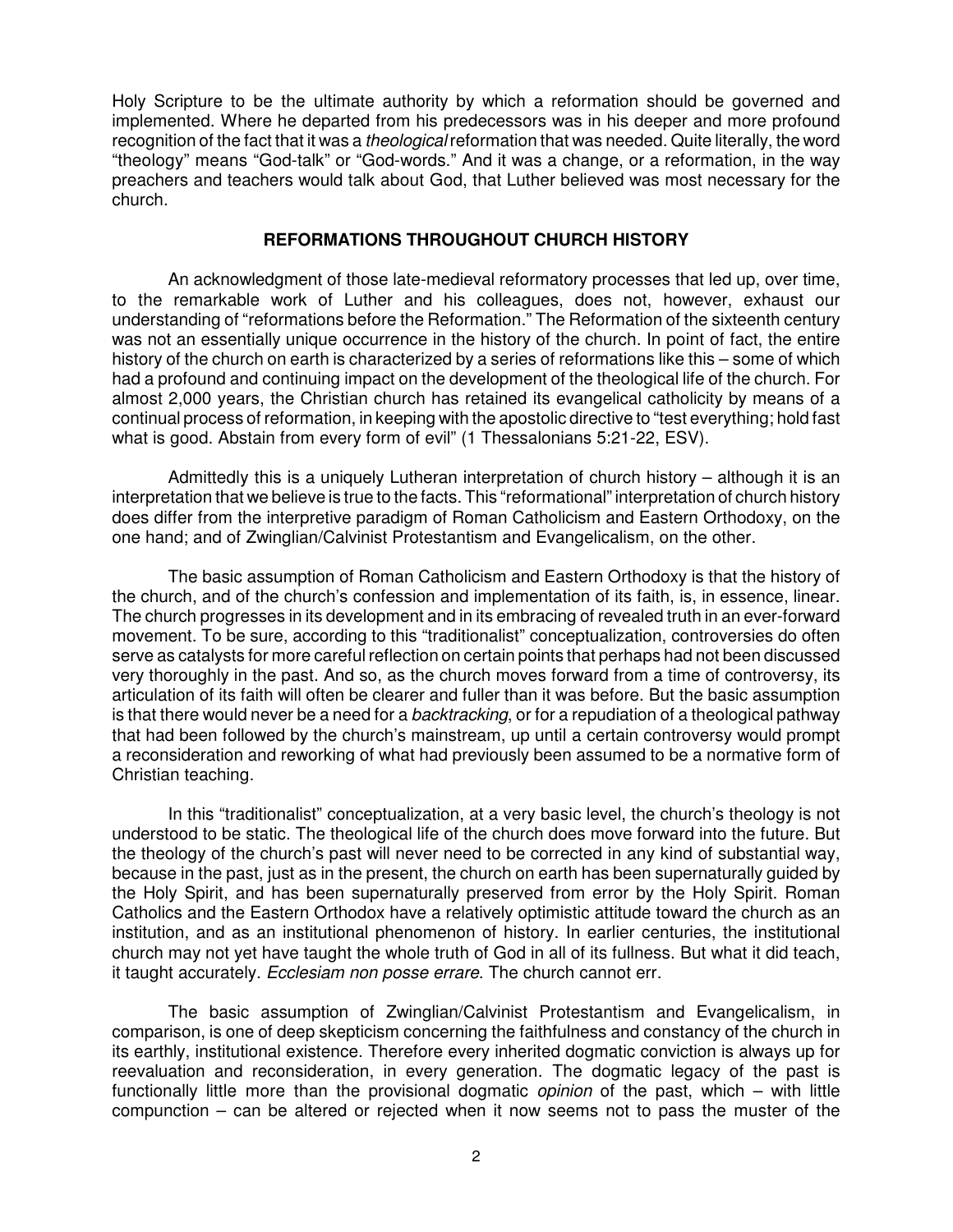contemporary church's reading of Scripture. The way things were in the days of the apostles is seen as the baseline, and as the standard.

The more extreme elements of this school of thought would reject every creedal and hymnic development that ever took place in post-apostolic times. "Restorationists" of various stripes would seek diligently to reclaim and repristinate the supposed purity of the New Testament church – which, they imagine, was a church without creeds, or without ceremony and liturgy, or without humanly-composed hymns beyond the inspired Book of Psalms. There is a naive belief that the many centuries of historical development and reflection that have occurred over the past two millennia can be ignored – indeed, that such developments and reflections  $must$ , as a matter of conscience, be ignored and rejected.

In contrast to both of these viewpoints, the Lutheran way stands between them with its own uniquely balanced approach toward ecclesiastical and theological history. In a way that is in some respects similar to the thinking of Roman Catholicism and Eastern Orthodoxy, the Lutheran Church does expect to see an essential continuity in the church from the time of the apostles to the present, in view of the fact that there is only one holy catholic and apostolic church. But in a way that is in some respects similar to the thinking of Zwinglian/Calvinist Protestantism and Evangelicalism, the Lutheran Church does not assume that every development in the institutional history of the church is necessarily a God-pleasing development – un-reformable and uncorrectable.

Confessional Lutheranism, in its own way, does affirm that "the church cannot err."<sup>4</sup> But in saying this it means something different from what Catholicism and Orthodoxy mean when they say this. Lutherans affirm this principle in regard to "the true church," and not in regard to any or every manifestation of the empirical church in this world. The saving faith of the church – anchored as it is in Christ and his promises – is always pure. But the outward confession and exposition of this faith is not always pure. The point of the church's ongoing reformation is, therefore, always to seek, with God's help and guidance, to bring the church's *confession* of its faith into ever greater conformity with its actual faith.

One of the best summaries of this distinctly Lutheran way of looking at Scripture and Tradition, and at the ongoing interplay of continuity and correction in the history of the church, is offered by the Swedish scholar Holsten Fagerberg in his book A New Look at the Lutheran Confessions. We beg everyone's indulgence to quote liberally from this work, because it is so clear and well-stated in its explanation of the unique "reformational" view of doctrine and history to which the Lutheran Confessions bear witness. Fagerberg writes:

When Melanchthon supported the Evangelical position with arguments derived from the early church fathers, this was in harmony with his considered opinion concerning the Reformation as a continuation of the doctrinal formation of the early church. A study of those parts of the confessional writings for which Melanchthon was responsible reveals that the formal statements in the introduction and conclusion of the Augsburg Confession... reflect a well-thought-out and distinctive point of view. The frequently repeated quotations from the church fathers speak very clearly as the expression of the theological method upon which the Confessions are patterned. Reference is made first of all to the Bible, which must clearly support a doctrinal opinion, and secondly to the writings of the fathers. ... One

<sup>&</sup>lt;sup>4</sup>Cf. Apology of the Augsburg Confession VII/VIII:27, in The Book of Concord, edited by Robert Kolb and Timothy J. Wengert (Minneapolis: Fortress Press, 2000), p. 178.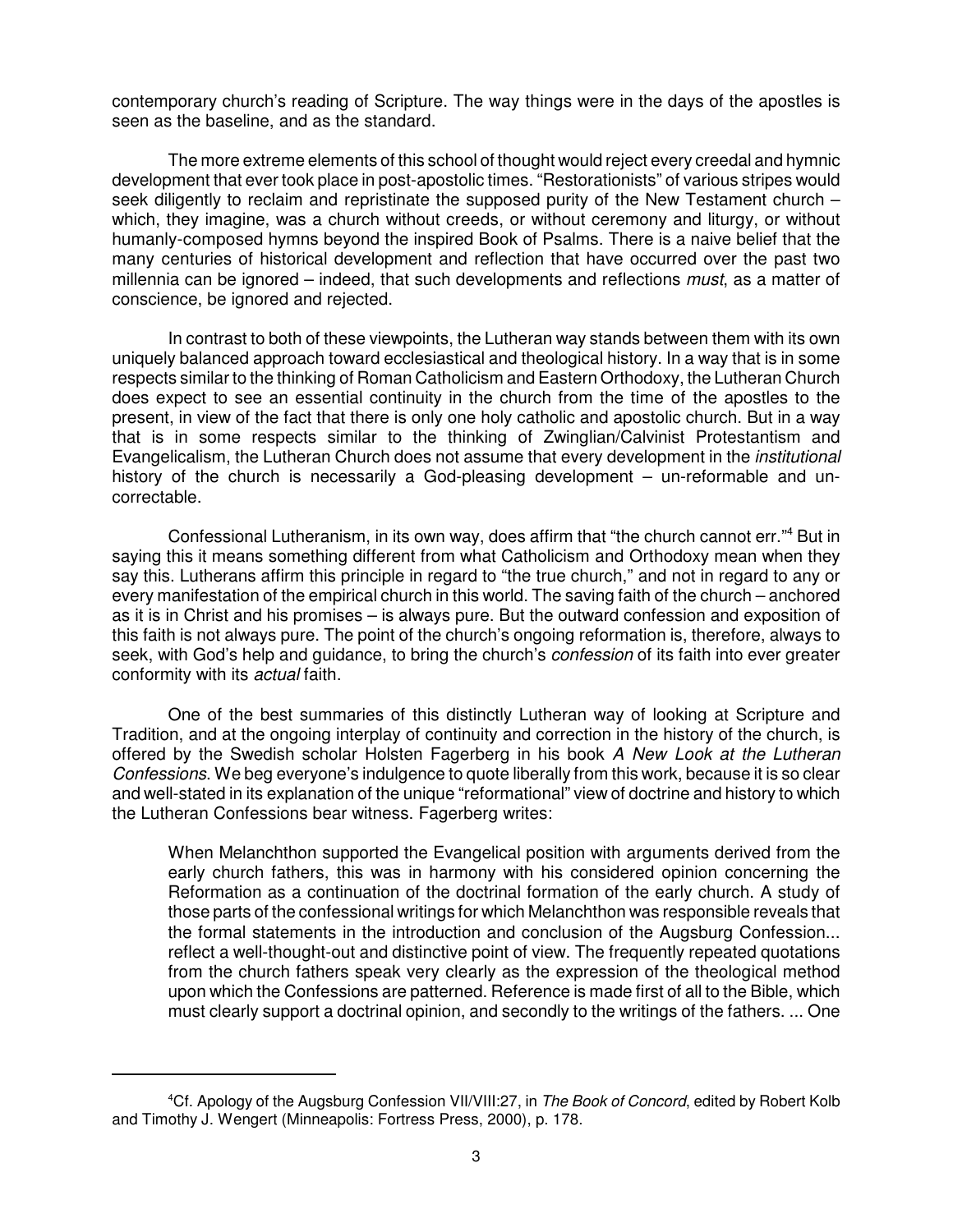finds the same attitude in Luther, generally speaking... 5

Fagerberg accurately summarizes here the conservative Lutheran instinct for continuity and unity with the church of the past. But this instinct or impulse is balanced off by the Lutheran belief in Scripture's supreme and infallible normative authority, and – if need be – its supreme and infallible corrective authority. And so Fagerberg continues:

Although the Confessions frequently point up areas of agreement with the early church fathers, they also include a variety of criticisms. Their attitude is that the church fathers cannot be accepted *en bloc*. They were not infallible; as men they could make mistakes; their opinions often revealed a serious lack of harmony. ... With regard to the sacrament of penance and the preaching office [the reformers] discovered an obvious development, which they looked upon as a deviation. ... Some of the fathers are appreciated more than others. In general, the testimony of those who lived closest to the time of Christ is accepted in preference to those who lived later. The risk of error increased with the passing of time. The scholastic theologians were criticized with particular sharpness for their blending of theology and Aristotelian philosophy. ... With regard to the doctrines of original sin, penance, and the Lord's Supper, the Lutheran Confessions seek support from the early fathers, inasmuch as their position was different from that taken by the scholastics. $6$ 

The Lutheran Reformers saw the pattern of ongoing ecclesial reformation in the church's earthly history as a normal process, which had had a positive impact on the continuing clarification and development of the church's theological life. What was going on in their lifetime was nothing new. This is what had always gone on in the past, especially when times of degeneration and crisis similar to the epoch of the sixteenth-century Reformation had required it.

Examples of doctrinal deterioration in the institutional church abound throughout the centuries of Christian history. But what also abounds is evidence of God's providential intervention in the affairs of the church, to bring needed reformation and restoration of his saving truth through the ministry of reformers who worked in his name, under their calling as teachers in the church. Fagerberg accordingly explains:

Melanchthon wanted to preserve the historical continuity between the Lutheran Reformation and the older forms of Christianity, and he also wanted to eliminate irregularities within the church. These were the basic guidelines which he derived from his study of church history. According to Melanchthon, the Lutheran Reformation was not an interruption of church history but a continuation. As he saw it, church history proceeds according to a definite pattern and is characterized by both apostasy and reformation. The divine truth concerning man's salvation is one and the same from the beginning of the world to the present. This truth has been stifled, and threatened with destruction, time after time, only to be brought back into the light through a reforming movement. The church has always existed, sometimes strong, sometimes enfeebled. During periods of decay the true church lives on as a minority church. In the earliest years of Christian history this pattern involved the revelation of the divine truth through Jesus and the apostles, whom Melanchthon considered to be reformers. Decay set in after the apostolic age, which reached its culmination in Origen and called forth a reformation via Augustine. After the Augustinian

<sup>&</sup>lt;sup>5</sup> Holsten Fagerberg, A New Look at the Lutheran Confessions (1529-1537) (Saint Louis: Concordia Publishing House, 1972), pp. 48-49.

<sup>&</sup>lt;sup>6</sup>Fagerberg, pp. 52-54.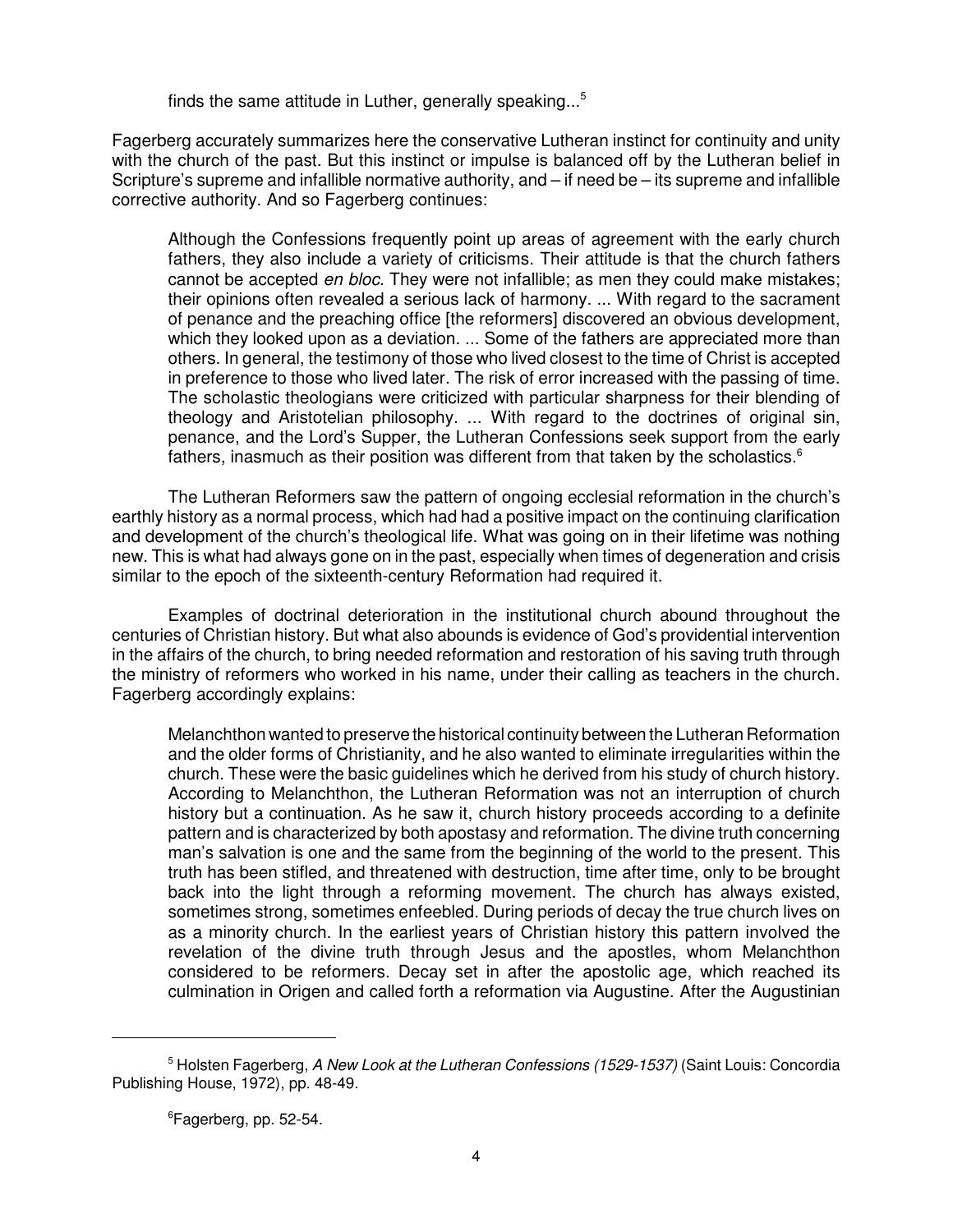purge the same course of events recurred anew: decay throughout the entire medieval period, which elicited the Lutheran Reformation. But during the entire process, characterized by renewal-decay-renewal, the truth was always preserved by a minority. The truth can be stifled, but it can never be completely destroyed. Melanchthon could see a dogmatic doctrinal continuity running throughout the centuries of church history and the periods of decay, and it was to this that the Reformation wanted to attach itself. The Reformation was not designed to introduce novelties but to revive the ancient truths which had been forgotten or obscured as a result of the church's decay.<sup>7</sup>

Fagerberg notes, too, that this basic way of interpreting the Christian past is not merely the private opinion of Melanchthon, or of Luther, or of any other individual. Rather,

This view of history is to be found in the Lutheran Symbols, and it throws light on both positive and negative expressions concerning the church's doctrinal development. Augustine is accorded the highest rating. He was the only church father lectured upon regularly in Wittenberg. It also explains the generally negative attitude the Symbols take toward the post-Augustinian epoch, in which Pope Gregory the Great was thought to have brought about a trend leading in the wrong direction. It also makes clear why certain medieval theologians could be consulted on particular questions: the light was never completely put out, and the truth never totally obscured.<sup>8</sup>

But again, for the Lutherans of the sixteenth century – and also for us as we would seek to be faithful servants of a "reformational" church in our time – this providential process of clarification and correction is a process that is always governed by the supreme authority of Holy Scripture. The faith of the fathers, and also our own faith, must always be tested on the basis of the Scriptures. It is not the great Reformers of the past in themselves, who by the force of their personalities, or by their own intellectual cleverness, brought about the reformations with which they are identified, and for which they are honored. It is, rather, the great Reformers with Bibles in their hands, and with *pure Biblical doctrine* on their lips and flowing from their pens, who are the instruments of God in these important times. And so, as Fagerberg explains further,

The truth was given and established once and for all time. Those fathers whose work was acceptable had not formulated any new doctrines; they had restored the original ones and freed them from irrelevant additions. The Confessions sought to return to those fathers who had preserved the pure doctrines, without falsification. But to attempt such a critical sifting of the church fathers' statements demanded the use of a higher norm, and the Lutherans found it in Scripture. ... The church has God's revealed Word, which is also a living Word. What the church proclaims cannot be altered; its content must remain the same from age to age. ...the only function or duty of the clergy is to cause the voice of Christ to be heard. Put another way, the church must give voice to Christ's Word.<sup>9</sup>

But this commitment to Scriptural authority and to Scriptural truth does not mean that the church is limited to the *terminology* of Scripture in its assertion of this authority, and in its explication of this truth. At various times in Christian history, when heretics have hijacked the terminology of the Bible, and have distorted the meaning of the Biblical words so as to make them

<sup>7</sup>Fagerberg, pp. 54-55.

<sup>8</sup>Fagerberg, pp. 54-55.

<sup>&</sup>lt;sup>9</sup>Fagerberg, p. 58.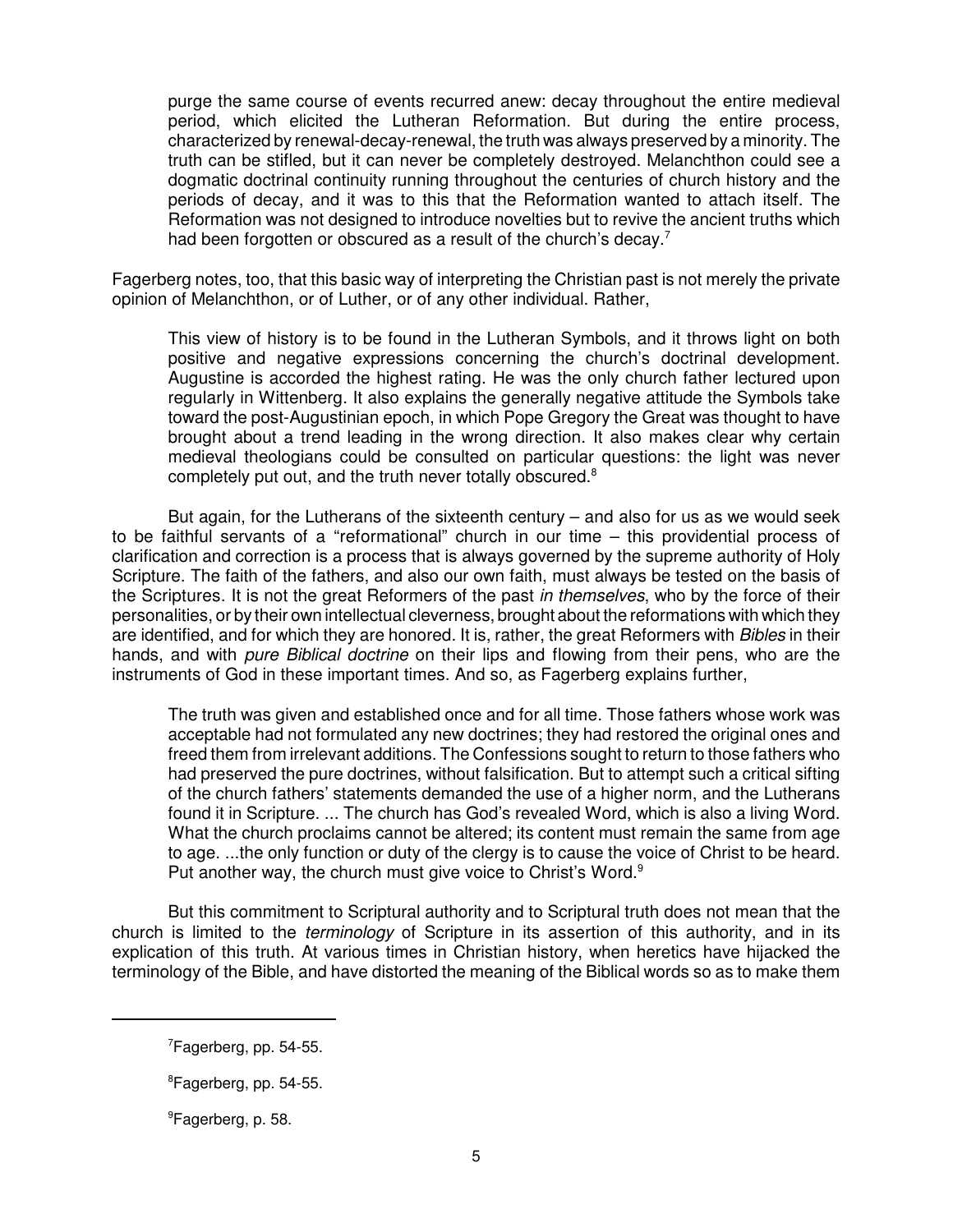say something they do not say, the reaction of the responsible teachers of the church has been to devise new terminology – not for the sake of introducing new *doctrine*, but for the sake of preserving the *old* doctrine by means of the new, more precise terms. In the history of the church's ongoing struggle with heresy, we do not, therefore, see a development of *doctrine*, but we do see a development of terminology. Fagerberg observes that

Melanchthon – and Luther too – was profoundly convinced of the church's doctrinal continuity. The Confessions located the source and norm of the divine message in the Bible; as a result, the Bible occupies such a central position in Reformation theology. The apostolic Word is found preserved in Scripture, and all statements must be verified by Scripture. The fact that Scripture was accorded such significance did not mean, however, that its words had to be repeated in a literal way. ... What is said in the Bible is also to be found in certain of the early church fathers and has been codified in the ancient creeds of the church. It is certainly true that they sometimes use other words and different modes of expression, but they nevertheless preserve the meaning of Scripture. ... That which can be accepted as genuine ecclesiastical tradition must be capable of verification by Scripture. ... It is this principle which gave rise to the saying, "The Word of God shall establish articles of faith" (SA II II 15), and which explains the critical rejection of certain points in the older doctrinal development. ... But this appeal to Scripture in no way includes a demand to reiterate Scriptural formulations in a literal way. The Confessions...use terms that cannot be found in the Bible but are in harmony with its meaning. The same is true of the formulations employed in the ancient creeds of the church.<sup>10</sup>

This is something that Luther himself explicitly acknowledged, when commenting on the chief "shibboleth" of the Arian controversy – homoousios – and on the important role that this admittedly extra-Biblical term played in the service of catholic orthodoxy. He wrote that

It is certainly true that one should teach nothing outside of Scripture pertaining to divine matters, ... which means only that one should teach nothing that is at variance with Scripture. But that one should not use more or other words than those contained in Scripture – this cannot be adhered to, especially in a controversy and when heretics want to falsify things with trickery and distort the words of Scripture. It thus became necessary to condense the meaning of Scripture, comprised of so many passages, into a short and comprehensive word, and to ask whether they regarded Christ as homousius, which was the meaning of all the words of Scripture that they had distorted with false interpretations... It is just as if the Pelagians were to try to embarrass us with the term "original sin" or "Adam's plague" because these words do not occur in Scripture, though Scripture clearly teaches the meaning of these words...<sup>11</sup>

The Scriptures are, as it were, both the fountainhead and the filter of the Christian church's theological tradition. The prophets and apostles stand at the head of this sacred stream, which began to flow out into the world about 2,000 years ago. The teachers and pastors of each generation of the church's history, who have come after them, are their successors, who have carried forward their doctrine – passing it on, eventually, to us. The Creeds and Confessions of the church are important mechanisms of this forward flow of the genuine prophetic and apostolic tradition through the centuries. The orthodox Symbolical Books were produced under divine

<sup>&</sup>lt;sup>10</sup>Fagerberg, pp. 59-61.

<sup>&</sup>lt;sup>11</sup> Martin Luther, "On the Councils and the Church," Luther's Works, Vol. 41 (Philadelphia: Fortress Press, 1966), pp. 83-84.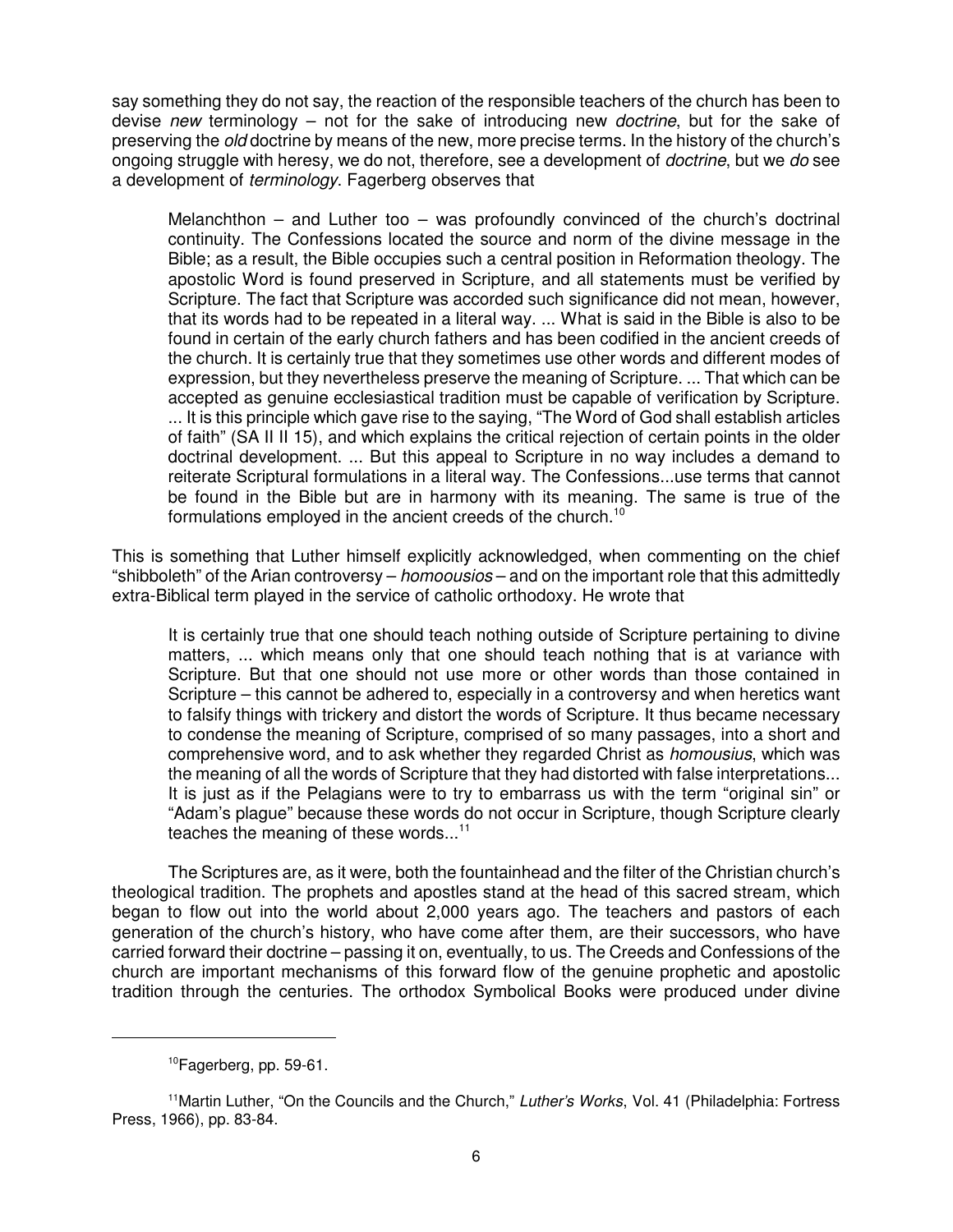providence by faithful teachers and pastors at crucial times in history, and they have served, since their production, as decisive and ever-reliable testimonies to God's unchanging Word.<sup>12</sup> Once they are brought into existence, by being drawn out of the Scriptures, the Symbols are thereafter able to guide later generations of the church in the accurate appropriation of the particular dimension of Scriptural truth to which they bear witness.

But as the stream of apostolic truth flows forward in this way through the generations, the Scriptures function also as a *judge* and *norm* in each generation, so that clarifications and corrections of current teaching can be made whenever they are needed. Either through carelessness to one degree or another, or through wickedness to one degree or another, the prophetic and apostolic message has, at various times in history, been muddied and polluted by error. The Scriptures are therefore continuously to be brought to bear on the church's total proclamation, so that the truth that was successfully carried forward from the past will indeed be accurately confirmed as such in the light of Scripture, and be allowed to be brought forward into the future as well; while any error that has been improperly mixed into this truth will be identified as error, and filtered out.

Fagerberg's summary of the theological method of the Lutheran Confessors describes this too:

The conviction concerning the identity of the church's proclamation also gives tradition a certain importance for the exposition of the Bible. Scripture therefore does not have a merely critical function to fulfill over against tradition; the latter also has a degree of importance as a guide for the church in its own exposition of Scripture. To support the argument that the Confessions did not introduce any novelties, it was important to be able to refer to patristic utterances. There is, in other words, a line which runs from the Scriptures to the later tradition; but also in the reverse: Beginning with tradition, one can also find the road which leads back to Scripture. During the sixteenth-century theological confrontations, the ancient creeds served as guides to the Scriptures. Luther and Melanchthon approved of Biblical interpretations which affirmed the dogma of the Trinity, while those which did not were rejected as mistaken. ...Luther...traced all heresy back to the denial of the Second Article of the Creed, which sets Christ forth as true man and true God. Melanchthon also upheld the idea that the ancient creeds can be used as guides back to Scripture. But the connecting line is not unbroken, not even in the first five centuries of the church's existence. Rather, the truth is to be found in isolated points, elucidated by individual theologians, with Scripture serving at all times as the supreme norm. The authenticity of what the church says today depends on its factual agreement with what the church has said in all ages, through those who have understood the true meaning of Scripture.<sup>13</sup>

The apostolic truth of the Gospel is always preserved, somehow, somewhere. The Lord's promise that his church will endure until the end of the world means that the witness of his saving message in the earth will likewise endure. During certain periods of church history this witness of saving truth may be transmitted through inadequate or weak forms of teaching, which preserve the essential points, but which also distort as they preserve. Such inadequate or weak forms of

 $12$ The Scriptures cannot err, and therefore they do not err. The Symbolical Books can err, but they do not err. "We do not claim that our Confessors were infallible. We do not say they could not fail. We only claim that they did not fail" (Charles Porterfield Krauth, The Conservative Reformation and Its Theology [Philadelphia: General Council Publication Board, 1871], p. 186).

 $13$ Fagerberg, pp. 61-62.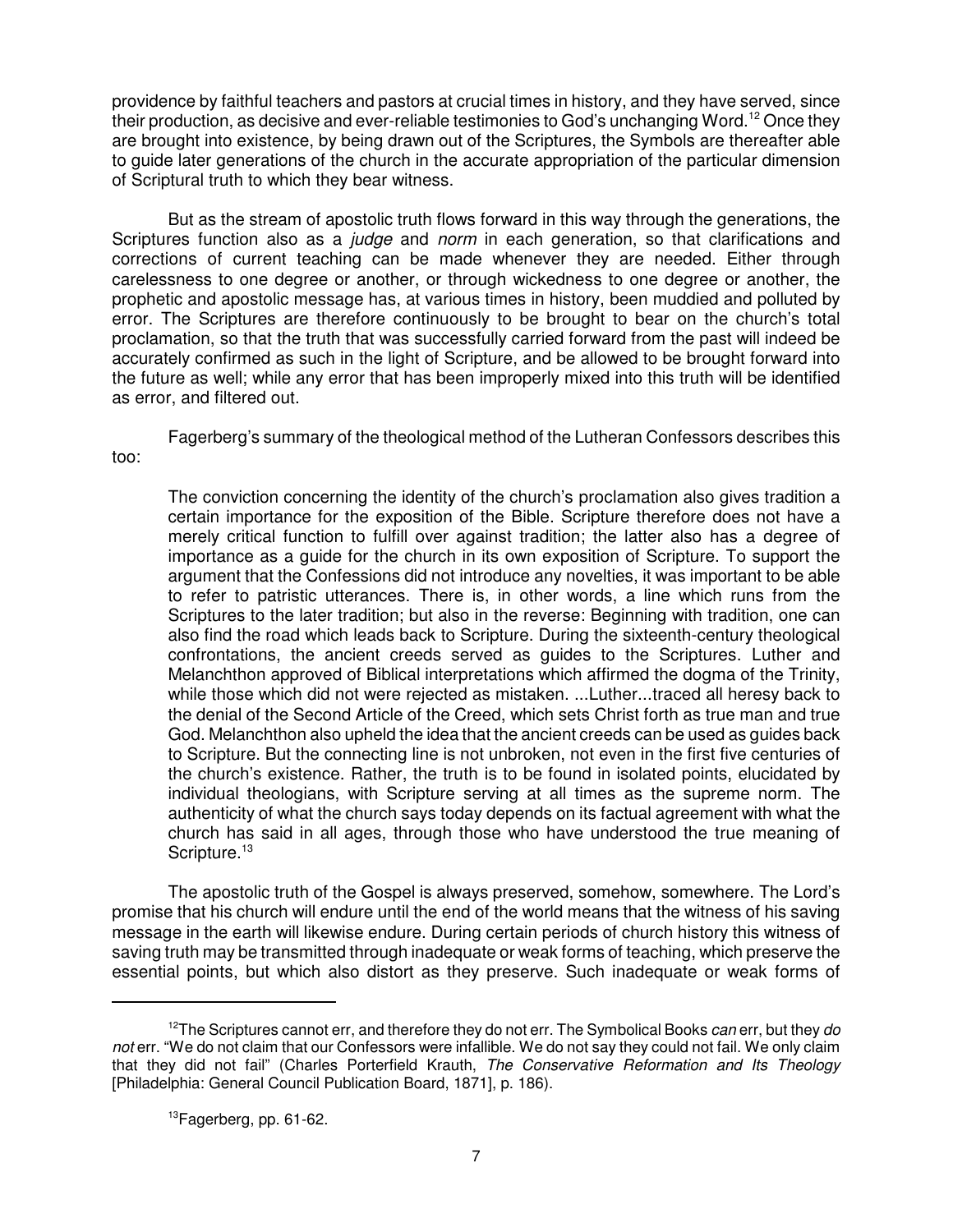teaching may even assume a certain normative status for a time, until they are eventually judged to be deficient, and in need of supplementation or correction.

Sometimes, during low points of Christian history, this witness of saving truth will be preserved in the community of God's people through mostly implicit means – by way of creedal formulations and sacramental *verba*, for example – and will be forced to coexist institutionally alongside *dangerously* incomplete or even erroneous forms of teaching. But the truth will never be completely silenced. And there will always be at least some voices that retain the pure teaching explicitly, even if they are in the minority in the institutional church. This is why Martin Chemnitz says that "we disagree with those who invent opinions which have no testimony from any period in the church, as Servetus, Campanus, the Anabaptists, and others have done in our time. We also hold that no dogma that is new in the churches and in conflict with all of antiquity should be accepted."<sup>14</sup>

The typical pattern – which has been repeated many times in Christian history, but with varying degrees of institutional disruptiveness – is that after a while, when weak teaching eventually degenerates into outright heretical teaching, a controversy finally ensues, and the church at large then begins to consider the relevant questions more carefully than it had before. A direct and overt attack on the truth of the Gospel jars the church into a higher level of care in its reading of Scripture, which then leads the church to a deeper understanding, and a more precise confession, of the revealed truth of God regarding the controverted point. The overt heresy is refuted and rejected, and the proponents of the heresy are repudiated as false teachers. And the misleading theological tendencies of the past that had laid the groundwork for the heresy are corrected. But at such times of reformation, the otherwise orthodox Fathers of the past who had taught or tolerated these tendencies in their day are nevertheless evaluated in a respectful and generous manner – in view of the fact that they lived before the time when controversy had more fully exposed the theological shortcomings of those tendencies; and in view of the fact that their teaching, such as it was, had been formulated with good intentions in opposition to other *more* dangerous doctrines. Such gentleness in evaluating the writings of earlier Fathers is proper, in part because – in the words of Johann Gerhard – "It is wicked to interpret a poor choice of words as error, when you know that the right meaning was intended."<sup>15</sup>

In this spirit, the Lutheran Reformers of the sixteenth century acknowledge in the Apology of the Augsburg Confession that the church of all times

retains the pure gospel, and, as Paul says [1 Cor. 3:12], "the foundation," that is, the true knowledge of Christ and faith. Even though there are among these people many weak ones who build upon this foundation structures of stubble that will perish (that is to say, certain useless opinions), nevertheless, because they do not overthrow the foundation, these things are to be both forgiven them and also corrected. The writings of the holy Fathers bear witness that at times even they built stubble upon the foundation but that this did not overturn their faith.<sup>16</sup>

<sup>&</sup>lt;sup>14</sup>Martin Chemnitz, Examination of the Council of Trent, Part I (Saint Louis: Concordia Publishing House, 1971), p. 258.

<sup>&</sup>lt;sup>15</sup>Johann Gerhard, Locus on Good Works, sec. 38; quoted in C. F. W. Walther, "Duties of an Evangelical Lutheran Synod," Essays for the Church (Saint Louis: Concordia Publishing House, 1992), Vol. II, p. 59.

<sup>16</sup>Apology VII/VIII:20-21, Kolb/Wengert p. 177.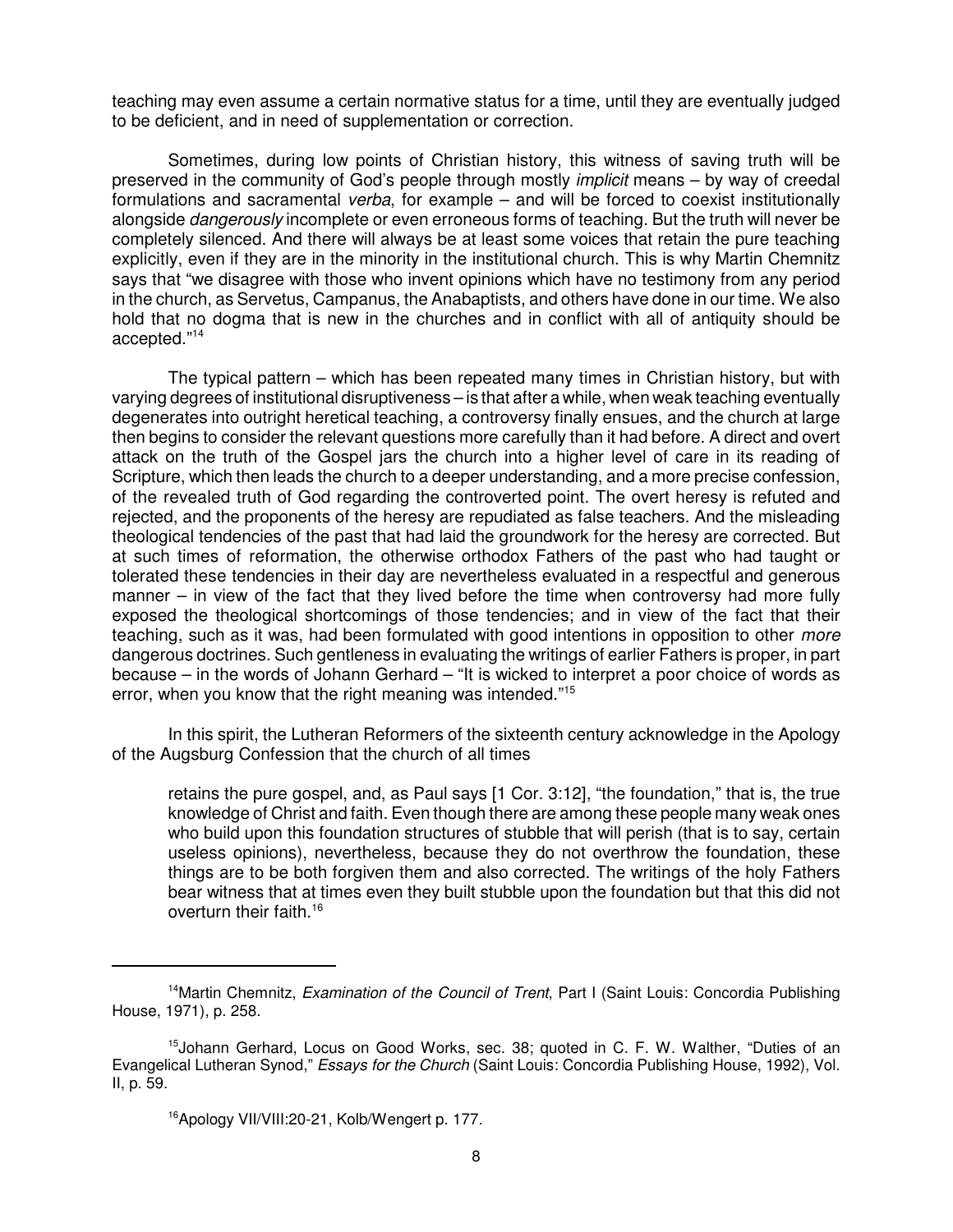And the Fathers of the past who had actually preserved a more pure form of teaching on the controverted point are acknowledged and honored as the genuine guardians, under God, of the unchangeable *truth* of God – that is, as the ones to whom everyone *should* have been listening all along. And so, for example, in reference to the Biblical doctrine of justification by grace through faith, as it had been taught by the famous fourth- and fifth-century bishops of Milan and Hippo, the Lutheran Reformers assert – in the Apology – that "what we have said agrees with the prophetic and apostolic Scriptures, with the holy Fathers Ambrose, Augustine, and many others, and with the whole church of Christ, which certainly confesses that Christ is the propitiator and the justifier."<sup>17</sup>

Martin Chemnitz affirms the insights of St. Augustine on these kinds of educational and reformatory processes in the church, when he notes that in a time of controversy,

The Scriptures are examined more carefully, and those theologians who had preserved the correct teaching are now noticed with greater appreciation than perhaps had been the case before the controversy. Augustine is correct and truthful when he says in De Civitate Dei, 16.2, "Many points pertaining to the catholic faith have been stirred up by the cunning trouble making of heretics, so that we have had to defend these points against them, consider more carefully, define more clearly, and preach more powerfully. The question has been raised by the adversary, and the opportunity is present for better learning." This point is certainly most true in church controversies.<sup>18</sup>

The Reformers know that Christ has promised to preserve his church until the end of time, and in the history of the church they observe that, "in order to keep the Gospel among men, he visibly pits the witness of the saints against the rule of the devil; in our weakness he displays his strength. The dangers, labors, and sermons of the apostle Paul, Athanasius, Augustine, and other teachers of the church are holy works, true sacrifices acceptable to God, battles by which Christ restrained the devil and drove him away from the believers."<sup>19</sup> Since the Apology of the Augsburg Confession, as here cited, highlights the ministry specifically of Sts. Athanasius and Augustine, let us illustrate the Lutheran way of looking at specific examples of "reformational" events in history by a further examination of these men, and of the way in which they each responded to the chief heresy that was attacking the faith of the church in their respective generations: Arianism in the case of Athanasius, and Pelagianism in the case of Augustine.

## **SAINT ATHANASIUS THE REFORMER**

The Gospels and Epistles clearly teach the divinity of Christ. The full divinity of the Holy Spirit is likewise affirmed in the Scriptures. At the same time, all of Scripture is united in teaching the existence of only one true God. But as we all know, the Scriptures do not speak of these things with the kind of systematic and logical exactness that can be found in, say, the Ecumenical Creeds. And that is because the Creeds emerged historically from times of intense controversy between the faithful pastors of the church, who diligently struggled to defend and preserve the true doctrine; and manipulative heretics, who deceptively twisted some of the less precise terminology of the Scriptures, and taught a theology of God that contradicted what the Scriptures actually intend to say – even while using the Biblical terms which they had redefined.

<sup>&</sup>lt;sup>17</sup>Apology IV:389, in *The Book of Concord*, edited by Theodore G. Tappert (Philadelphia: Fortress Press, 1959), p. 166.

<sup>&</sup>lt;sup>18</sup>Martin Chemnitz, Loci Theologici (Saint Louis: Concordia Publishing House, 1989), Vol. II, p. 473.

<sup>&</sup>lt;sup>19</sup>Apology IV:189-90, Tappert p. 133.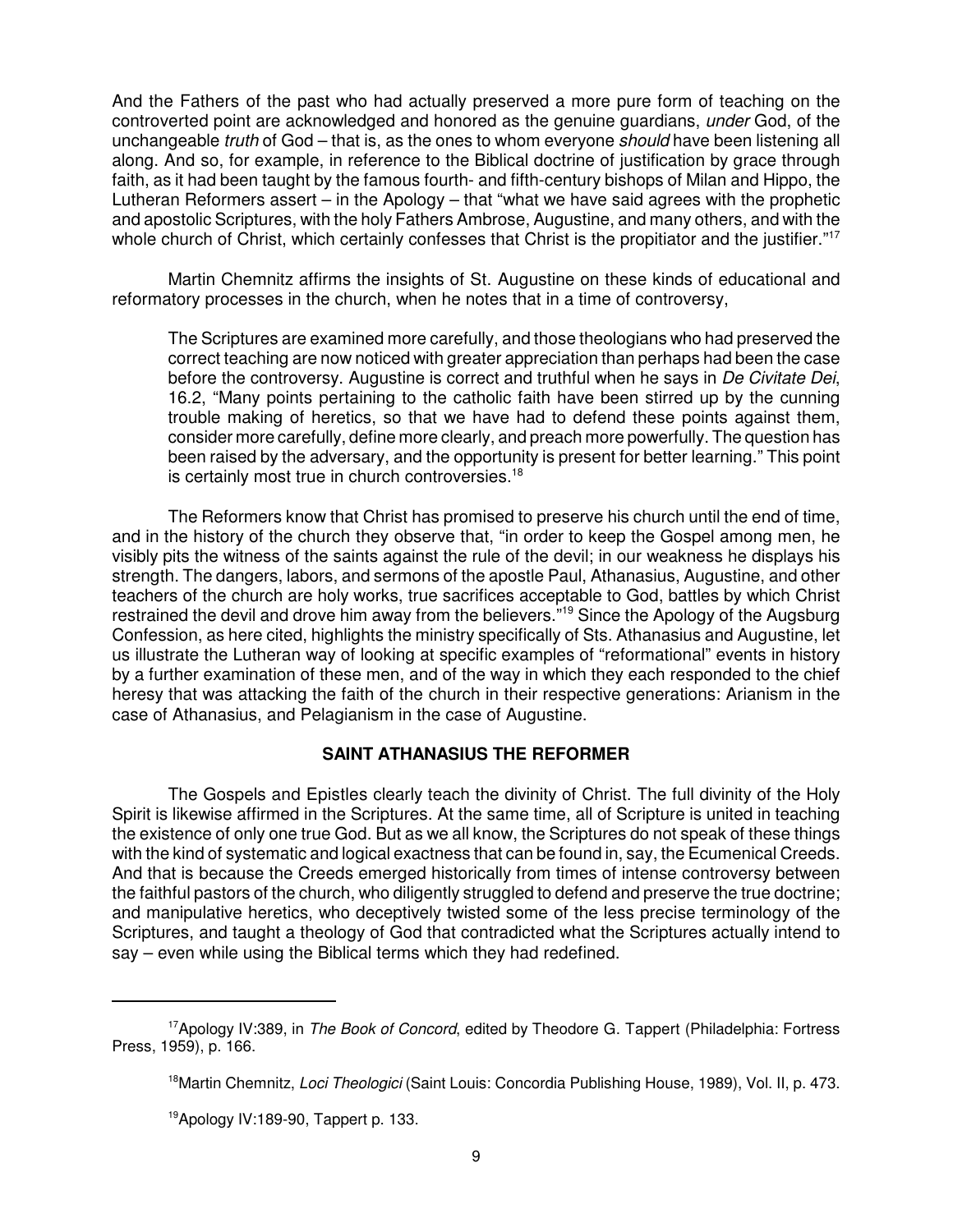Before the era of Athanasius – that is, before the fourth century – the false teachings of Gnosticism, Adoptionism, and Modalism had already prompted the church to begin the process of coming up with ways of formulating its Trinitarian faith, and of explaining and defending that faith, that moved beyond the *terminology* of Scripture. The pre-Athanasian Fathers who confronted these heresies wanted to do nothing other than to explain the defend the Biblical truth. Gnosticism, with its teaching about two ultimate deities, denied monotheism. St. Irenaeus of Lyons and Tertullian of Carthage led the way in responding to this. Adoptionism – taught in its most sophisticated form by Paul of Samosata – preserved monotheism, but denied the essential divinity of Christ. A host of theologians and Fathers repudiated that falsehood. And Modalism – sometimes called Sabellianism, after Sabellius, one of its chief exponents – preserved monotheism, and also preserved the deity of Christ and of the Holy Spirit. But it denied the distinction of divine Persons, proposing that the one divine Person reveals himself in various "modes" at different times in history – sometimes as "Father," sometimes as "Son," and sometimes as "Spirit." Tertullian and others rejected and warned against this teaching too.

In the midst of these overt heresies, with their challenges and threats, those who sought to defend the truth of God in pre-Athanasian times settled, for the most part, into a basic form of teaching regarding the Godhead and the divinity of Christ that is known as "Logos Christology." Among those who were most closely associated with this form of teaching, as its expounders, were the second century Apologists (especially Justin Martyr), Tertullian, Clement of Alexandria, and most notably Origen – who fleshed out his particular version of "Logos Christology" with much speculation and philosophical elaboration.

Notably, however, the second-century writings of the great anti-Gnostic Father Irenaeus did not go very far in the direction of "Logos Christology," but explained the mysteries of God and of Christ in a way that adhered quite closely to Biblical terms and concepts. St. Ignatius of Antioch, who came before Irenaeus, and St. Methodius of Olypus, who came after him, were also a part of this more conservative "Asian" school of thought.

"Logos Christology" attempted to be faithful to the totality of the Biblical witness especially in response to Modalism – its primary foil and nemesis. "Logos Christology" affirmed the eternality of the Logos – who was eventually incarnated in the person of Jesus. But Logos Christology denied that the Logos was, from eternity, his own divine Person, distinct from the Person of the Father. Rather, it was maintained that it was in the creative act of the divine *speaking* – whereby the heavens and the earth were brought into existence – that the Logos first emerged or emanated from God. Before creation, the Logos existed within God, as the inner mind or reason of God. The doctrine of the immutability of God is lost with this scheme. And a subordinationist positioning of the Son *under* the Father, with a diminished degree of deity, is strongly implied.

In commenting on the views of Justin Martyr, and the other Apologists of Justin's era, Bengt Hägglund points out that, according to their teaching,

even though the Logos has always been a part of the divine essence as the indwelling reason, it did not proceed from the Deity until the time of the creation of the world. Christ, therefore, would have been generated in time, or at the beginning of time. This philosophical Logos doctrine would also seem to suggest that Christ occupies a subordinate position relative to the Father.<sup>20</sup>

<sup>&</sup>lt;sup>20</sup>Bengt Hägglund, History of Theology (translated by Gene J. Lund) (Saint Louis: Concordia Publishing House, 1968), p. 28.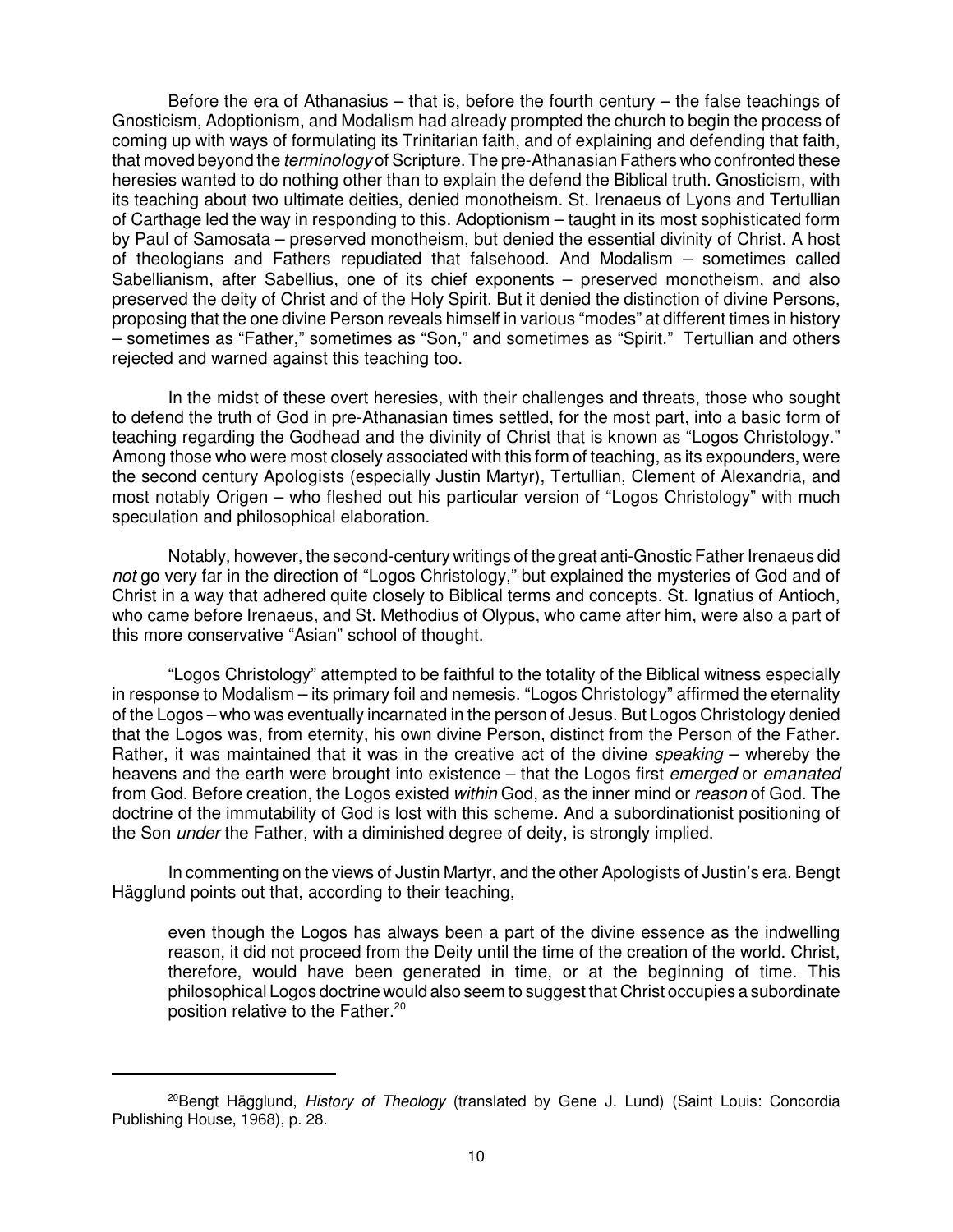To give credit where credit is due, this is not Arianism, since, as Hägglund also notes, "the Apologists posited the preexistence of the Logos in no uncertain terms, even though its appearance as 'the Son' was thought to have taken place initially at the time of the creation."<sup>21</sup> But the weaknesses of the Apologists' "Logos Christology" are obvious. And this is true also in the slightly later writings of Tertullian, who reproduced the same basic ideas. In his summary of Tertullian's way of explaining these things, Hägglund goes on to explain that

The doctrine of the Trinity occupies an important position in Tertullian's theology. ...Tertullian adopted the Logos concepts of the Apologists and developed them further. ... Christ, he said, is the divine Word, which proceeded from out of God's reason at the time of creation. When God said, "Let there be light," the Word was born. Christ is one with God, and yet He is distinct from the Father. He has come forth from the essence of God as the rays emerge from the sun, as plants from their roots, or as a river from its source. Therefore the Son is subordinate to the Father. ...Tertullian...strongly emphasized that the Son and the Holy Spirit are one with the Father but at the same time somewhat different from the Father. "The Father is not the Son; He is greater than the Son; for the one who gives birth is different from the one who is born; the one who sends out is different from the one who is sent" (Adversus Praxean, 9).<sup>22</sup>

It is easy to see how the Arians, in the fourth century, could and would exploit certain gaps and shortcomings in this teaching. In the minds of some, it was only a short step from believing that the Logos emanated from God at the beginning of creation, to believing that the Logos was made by God at the beginning of creation. While Arianism in its full-blown form was certainly a new departure, it did have some things in common with the preceding "Logos Christology," which had in part prepared the way for Arianism. Therefore, when Arianism needed to be confronted and destroyed, the weaknesses of the "Logos Christology" that stood behind it – especially its rejection of the eternality of the divine Son as divine Son - also needed to be corrected.

The Christology and Trinitarian theology of St. Athanasius the Great was not only antiheretical, in how he rejected the explicit error of Arius's new way of explaining things; but was also reformational, in how he corrected the weaknesses of the church's relatively old way of explaining things. According to Hägglund, Athanasius taught that

The Logos is not a part of creation; it rather shares in the same divinity as the Father Himself. Athanasius also overcame the earlier subordinationist point of view. The Logos is not another God, and does not stand lower than the Father, as a spiritual being which emanated from the Father. The Father and the Son comprise one Deity. ... "The Son is not another God. ... For if He is also something other, even to the point that He was generated, He is nevertheless the same as God; He and the Father are one through the unique nature which they share in common, and through the identity of the one divinity." (Orationes contra Arianos, III, 4) ... Athanasius taught that the Holy Spirit, too, is "of the same substance." He is a part of the same divine essence and is not a created spirit. $23$ 

Many bishops were initially suspicious of what Athanasius was teaching. To some, it sounded like a revival of Modalism. Some of the Modalists had in fact taught that the "Father" and

 $21$ Hägglund, p. 28.

 $^{22}$ Hägglund, pp. 54-55.

<sup>&</sup>lt;sup>23</sup>Hägglund, p. 83.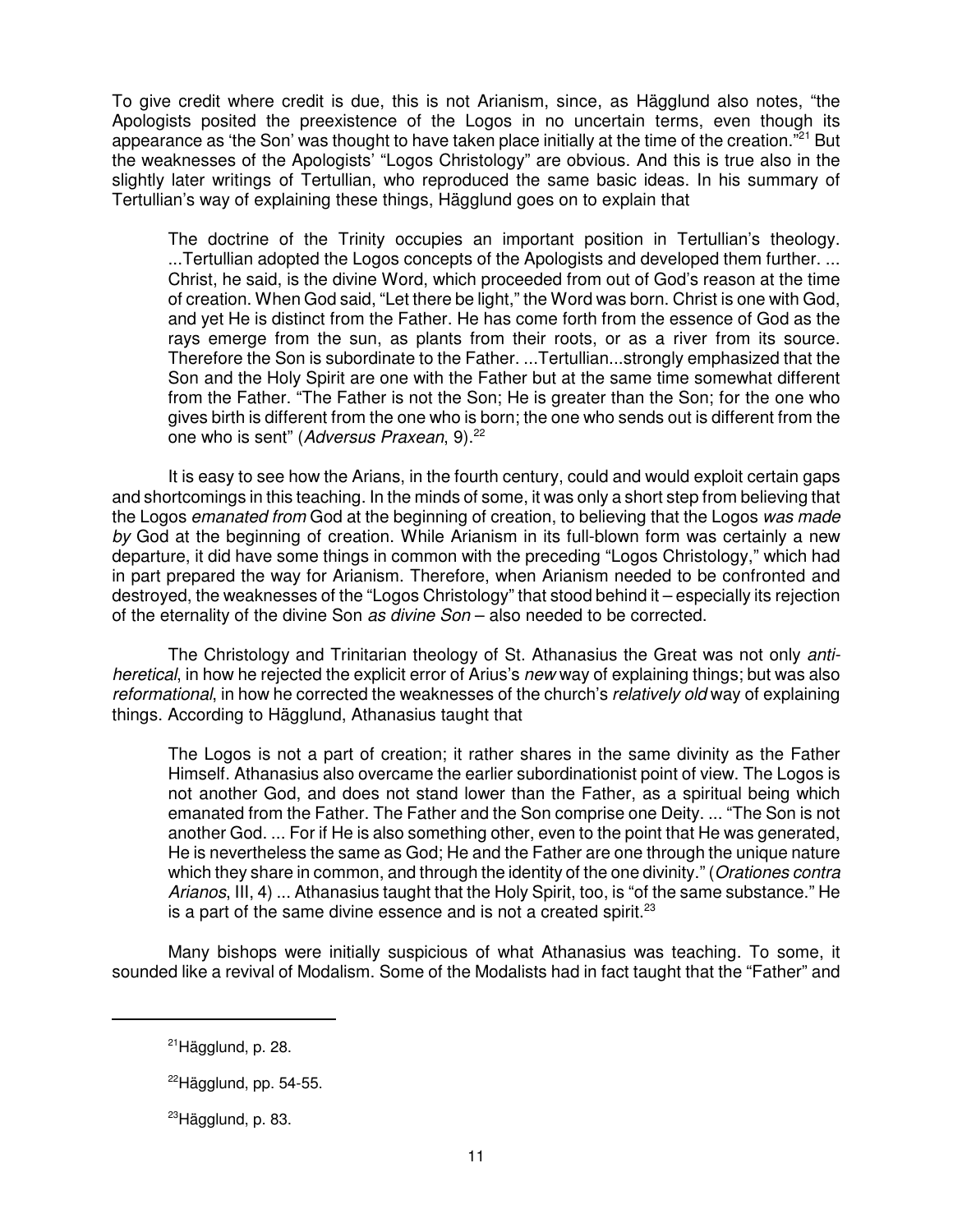the "Son" are of "one substance," which was their way of saying that there was really just one divine Person or Hypostasis, who existed behind these two modes of manifestation. And so, when Athanasius used the same terminology to describe the essential unity of the Father and the Son, it took a while for many of the more conservative bishops to embrace this. For a while many of them thought that it would be better – and less Modalist-sounding – to say that the Father and the Son are of "like substance." Their hesitancy to embrace the *homoousios* doctrine fully and enthusiastically was not in most cases based on any real sympathy for Arius and his teaching. Calling these foot-dragging bishops "semi-Arians," which is commonly done by historians, is therefore somewhat of a misnomer.

The teaching of Athanasius did also resonate with the Biblically-conservative "Asian" school of thought, which still existed here and there among some of the bishops. The Trinitarian teaching of the chief figures of this Asian school – Ignatius, Irenaeus, and Methodius – had perhaps not been formulated in a very elaborate or sophisticated way. But it had also never degenerated into the speculative philosophical constructs that governed the "Logos Christology." And so, in the light of the extreme degeneration of Arianism, and in the light of Athanasius's Biblically-based opposition to Arianism, the larger church developed a greater appreciation, once again, for the representative teachers of this Asian tradition, as faithful guardians of important truths regarding the doctrine of  $God.<sup>24</sup>$ 

Athanasius was a great orthodox teacher in his time. In hindsight, all of Christendom would affirm that now. But a primary reason why he was controversial in his own time, and why his orthodoxy was not immediately recognized by all, is because he was clearly and accurately seen by his contemporaries to be more than a great orthodox teacher. He was a theological reformer, who sought to revise certain aspects of the church's previous public teaching. This helps to explain why it took so long for the Nicene orthodoxy that he espoused and promoted finally to become normative in the mainstream church.

And the reforms of Athanasius were indeed governed and inspired by his high view of the unique and supreme authority of Holy Scripture. He said on one occasion that "The holy and inspired Scriptures are fully sufficient for the proclamation of the truth."<sup>25</sup> And for this reason, according to Athanasius, "Catholic Christians will neither speak nor endure to hear any thing in religion that is a stranger to Scripture; it being an evil heart of immodesty to speak those things which are not written.<sup>"26</sup> Athanasius put these principles into practice, in the way in which he formulated and advocated his Trinitarian theology:

Unlike the older Alexandrian theologians (Clement, Origen), Athanasius did not insert the Christian faith into a closed, philosophical system. On the contrary, he rejected the

 $24$ Archibald Robertson writes: "Arianism was a novelty. ... With Origen and the Apologists before him it made much of the cosmic mediation of the Word in contrast to the redemptive work of Jesus; with the Apologists...it enthroned in the highest place the God of the Philosophers: but against both alike it drew a sharp broad line between the Creator and the Universe, and drew it between the Father and the Son. Least of all is Arianism in sympathy with the theology of Asia, – that of Ignatius, Irenaeus, Methodius, founded upon the Joannine tradition" ("Prolegoma," in Select Writings and Letters of Athanasius, Bishop of Alexandria [edited by Robertson]: A Select Library of Nicene and Post-Nicene Fathers of the Christian Church, Second Series, Volume IV [reprint: Grand Rapids, Michigan: Wm. B. Eerdmans Publishing Company, 1980], p. xxix).

<sup>&</sup>lt;sup>25</sup>Saint Athanasius, "Against the Heathen," I:3; quoted in Carl A. Volz, Faith and Practice in the Early Church (Minneapolis: Augsburg Publishing House, 1983), p. 147.

<sup>&</sup>lt;sup>26</sup> Exhort. ad Monachas.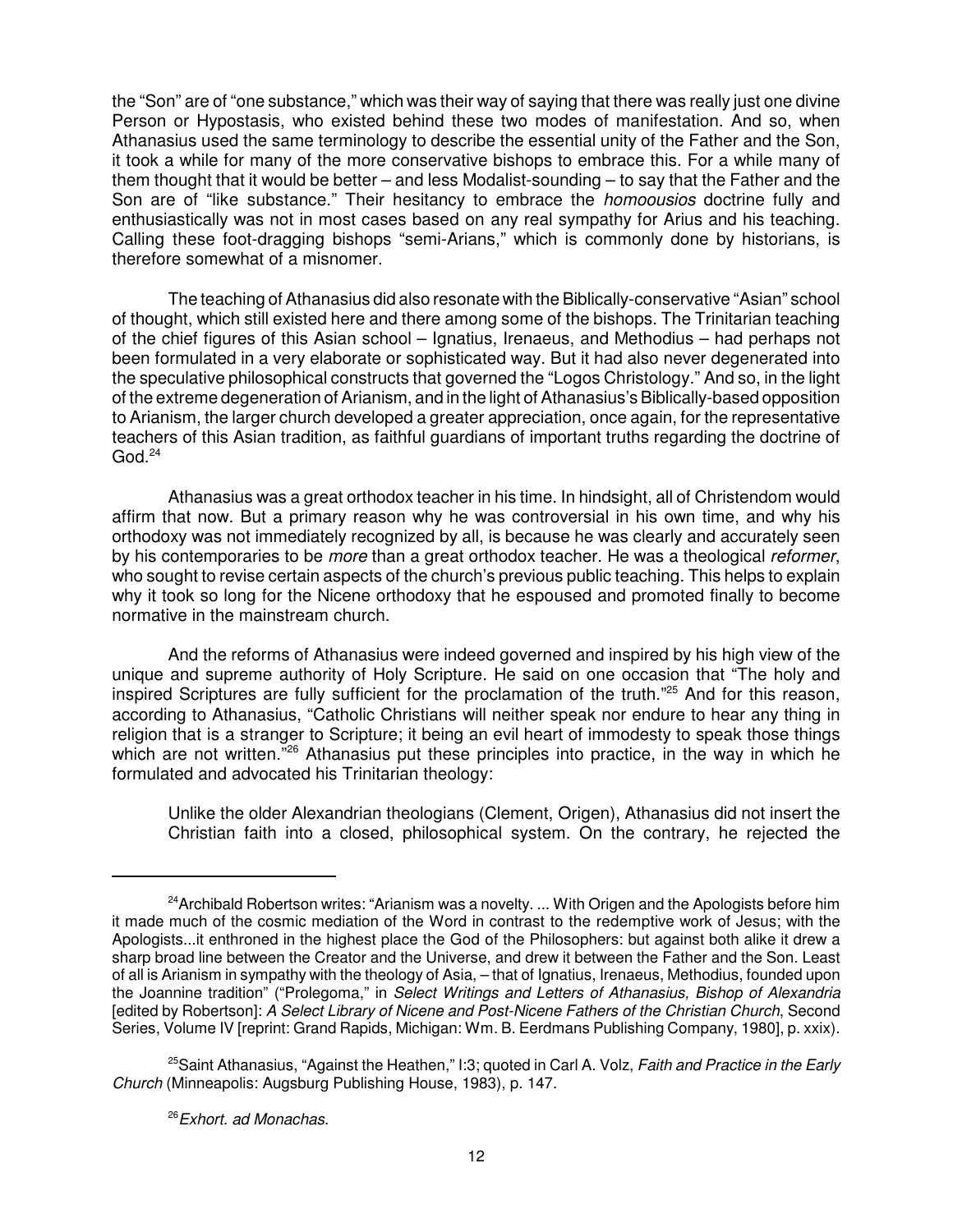resources of philosophy in the development of Christian doctrine; the Bible was his sole source.<sup>27</sup>

Athanasius was not a "Biblicist," however. He was obviously willing to employ certain terms – such as homoousios – that were not in themselves used in Scripture. But the content of his theology was based squarely on Scripture, and was drawn directly from Scripture. A term like homoousios was used, not because it went *beyond* the Biblical teaching – in "developing" or "expanding on" the Biblical teaching – but because it did nothing more than embody and summarize the Biblical teaching.

# **SAINT AUGUSTINE THE REFORMER**

Even while the Arian controversy concerning the Christian view of God was still being fought out in some regions, another controversy arose in the church, concerning the Christian view of man. Pelagius, a British monk whose life bridged the fourth and fifth centuries, was concerned that too much emphasis on the grace of God would have the effect of discouraging Christians from doing good works, and would breed an attitude of laxity and indifference regarding the holiness that is supposed to characterize the lives of Christians. He feared that the teaching that Christians are saved by grace alone, and not by their own works, would make the Christian faith seem to be a matter of divine determinism.

Pelagius knew that the orthodox Fathers of the church had always rejected the various forms of determinism or fatalism that were present in the teaching and worldview of the pagans and certain heretics. The Gnostics especially had taught that only certain people have a spark or remnant of divinity within them, and that these people alone will eventually be elevated to a higher spiritual plane; while all others, who lack this spark, are not the object of any divine soteriological interest. Pelagius knew that the earlier Fathers had generally emphasized instead, as the Christian alternative to determinism or fatalism, the *freedom of the human will*, by which Christians – without compulsion or coercion – earnestly and freely believe in Christ, and joyfully and willingly live out their faith in accordance with God's revelation. This teaching was promulgated, in part, in the interest of emphasizing that the true God – as compared to the false gods of the pagans and the Gnostics – invites all people to be saved, and sincerely desires the salvation of all people.

Pelagius was especially drawn to the way in which St. John Chrysostom, the Bishop of Constantinople, had explained and applied these matters in his sermons. And so, in his desire to put forth a form of teaching in his own time that would encourage Christians toward a more fruitful life of good works, Pelagius picked up where the Golden-Mouth had left off, and expanded on the ideas of "free will" that he found in John's writings.

Chrysostom, and many others like him, had not done a very good job in expounding on the mystery of divine "election" or "predestination," which various texts of Scripture do mention. These Fathers for the most part "explained it away" in light of their overarching commitment to a "free will" mode of looking at, and interpreting, virtually everything regarding faith and the reception of salvation. Although some of the Fathers had a better grasp of these things than others, the general consensus of the earlier Fathers was that fallen man, even with his inherited tendency to sin, does retain an ethical "free will." That was a misleading and imbalanced position, especially since these Fathers, as a rule, did not emphasize what would have been a necessary distinction between the human will before conversion, and the human will after conversion. These Fathers likewise did not emphasize, as they should have, an equally necessary distinction between the natural will in regard

<sup>27</sup>Hägglund, p. 79.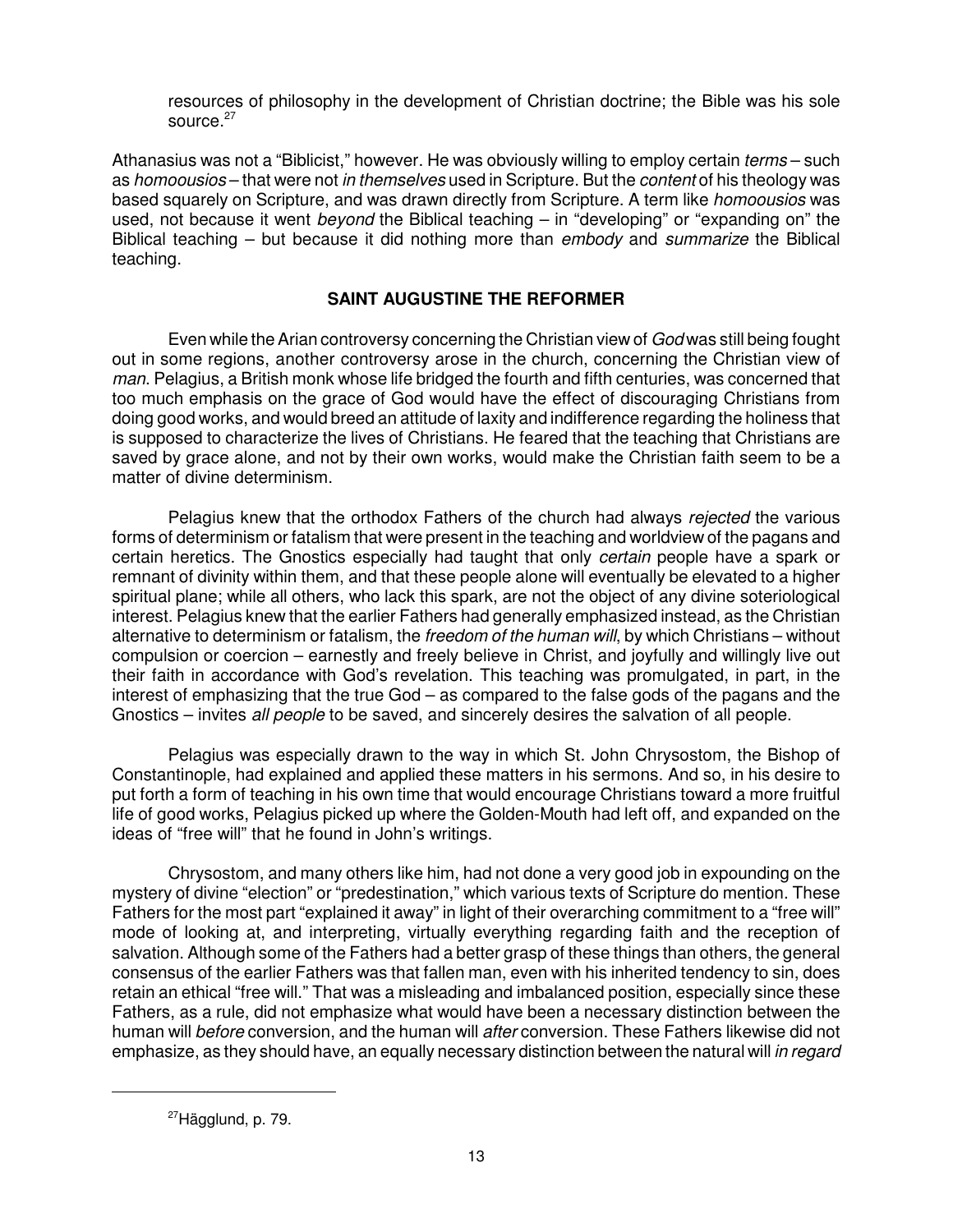to the things of earth, and the natural will in regard to the things of God. Such nuances in understanding when, how, and in what way the human will is or is not free, were not generally to be found in their writings. Rather, the will of fallen man was simply "free," and not bound to an arbitrary, predetermined fate. That was what they felt they needed to say over against Gnosticism and similar forms of determinism, and so that is what they did say.

But Pelagius went much further than this. He said, in effect, that man is not really "fallen" at all. In principle, he maintained that the human race, by nature, retains its capacity to do everything that God commands, and to live a life without sin. As far as our innate moral character is concerned, we are born into the same moral condition in which Adam was created. Temptations to sin come as the result of negative *external* influences, and not from an *inner* corruption. There is no inherited sinfulness, passed on to us from our parents. There is only the bad example set for us by parents, insofar as our parents misuse their "free will" by making wrong ethical choices that are contrary to God's law.

Pelagius could not completely ignore the existence of "grace" in the Christian scheme of salvation, since that word is plastered all over the Bible. But according to Pelagius, the reality of God's saving "grace" is to be seen chiefly in the fact that God graciously gives us his law, so that we will know how to remain – or how to become once again – pure and good, as God wants us to be. God is "gracious" because in his law he tells us everything we need to know, when he requires us to live righteously, and when he promises to reward such righteousness. God is not capricious, and does not leave us guessing in fear and uncertainty, regarding the way of salvation by works that are pleasing to him. In his grace, he tells us what is pleasing to him.

Initially, Pelagius was reacting to some things that had been written in favor of a more genuine "grace alone" theology by the North African Bishop of Hippo, St. Augustine. And when Pelagius went public in criticizing St. Augustine, and in putting forth his own new emphasis on human freedom and innate sinlessness, this elicited a strong and firm response from Augustine. G. W. H. Lampe summarizes this history in this way:

It was not until Augustine's time that the relation of divine grace, to which every Christian ascribed the salvation of man, to the freedom of the human will, became a subject of controversy. It had...not been thought out in any systematic way by the early Christian writers. Predestination tended to be treated as a dangerous concept, and the Pauline passages which suggested it were something of an embarrassment which patristic commentators, such as Origen and Chrysostom in particular, sought to explain in terms which would not impugn the freedom of the human will to take the initiative in repentance and faith. This freedom was of central importance in the Christian apologetic against pagan fatalism and the influence of astrology, and in the orthodox repudiation of Gnostic determinism $\ldots^{28}$ 

Augustine's arguments against Pelagius were rooted chiefly in Scripture, and in what Scripture teaches regarding human sin and divine grace. In the process of digging into the sacred texts, he did reach the conclusion that many of the Fathers of earlier times, who were preoccupied with the threat of fatalism, did not read Scripture as carefully as they should have in regard to what it teaches on these topics. These well-intentioned Fathers were so concerned to make sure that they did not teach divine *determinism*, that they ended up not teaching divine *monergism* either. They over-corrected in such a way as to give encouragement – unwittingly  $-$  to someone like

<sup>&</sup>lt;sup>28</sup>G. W. H. Lampe, "Christian Theology in the Patristic Period," in Hubert Cunliffe-Jones, editor, A History of Christian Doctrine (Philadelphia: Fortress Press, 1980), p. 155.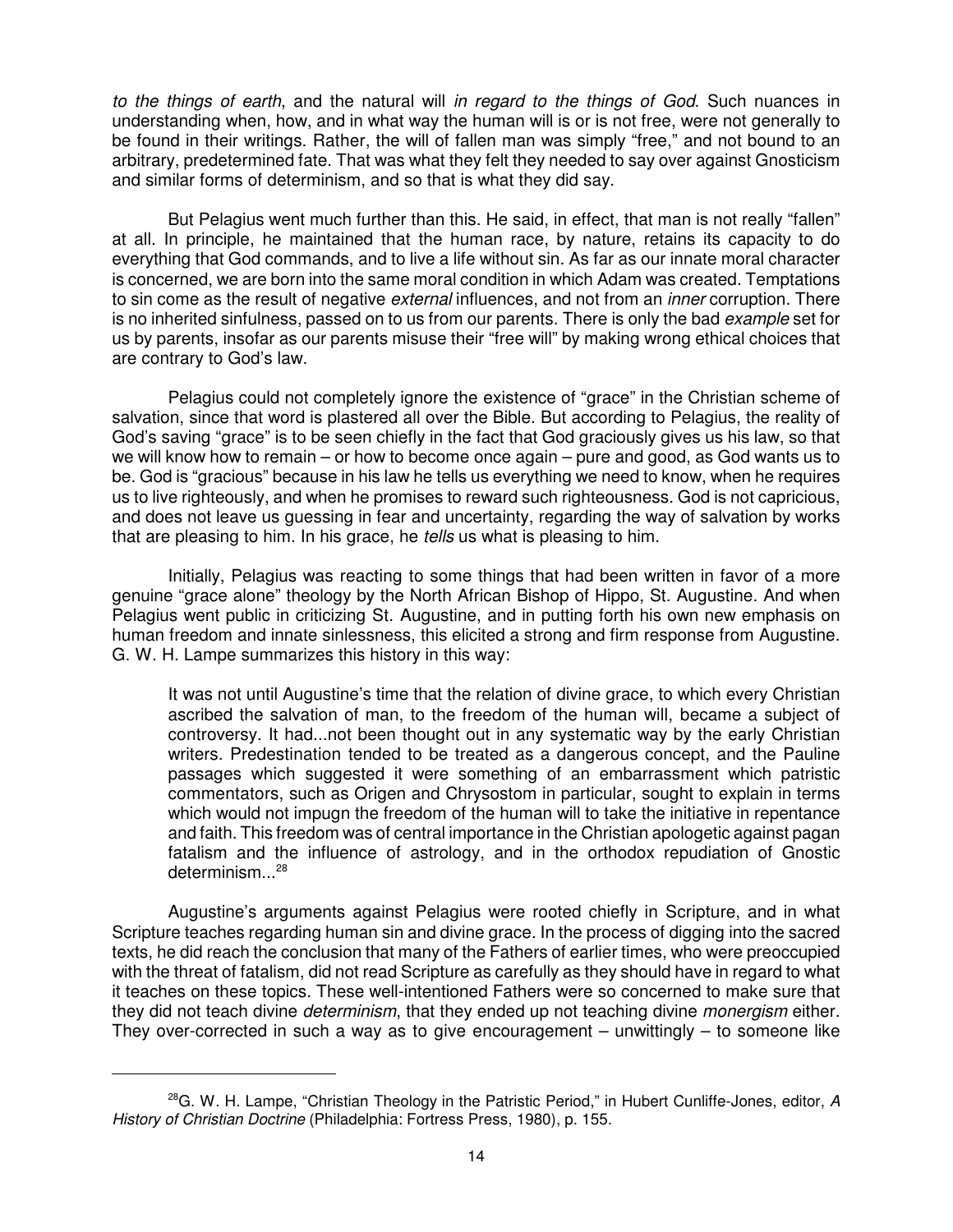Pelagius, who came along later, and built his theology, not on their strengths, but on their weaknesses.

Augustine did not completely reject these Fathers as false teachers. He treated their writings with respect, as far as his Biblically-formed convictions would permit. In a sense, he built his theology on their strengths, while forgiving, and gently correcting, their weaknesses. But he also tested and evaluated their writings in the light of the supreme norming authority of Scripture, and accepted only what passed that test. Augustine said on one occasion:

What more can I teach you, than what we read in the Apostle? For Holy Scripture sets a rule to our teaching, that we dare not "be wise more than it behooves to be wise," but be wise, as he says, "unto soberness, according as unto each God has allotted the measure of faith."<sup>29</sup>

And he wrote these words to St. Jerome:

To those writers alone who are called canonical I have learned to offer this reverence and honor: I hold most firmly that none of them has made an error in writing. Thus if I encounter something in them which seems contrary to the truth, I simply think that the manuscript is incorrect, or I wonder whether the translator has discovered what the word means, or whether I have understood it at all. But I read other writers in this way: however much they abound in sanctity or teaching, I do not consider what they say true because they have judged it so, but rather because they have been able to convince me from those canonical authors, or from probable arguments, that it agrees with the truth. $30$ 

Augustine's arguments for original sin and total human depravity in spiritual matters, and for salvation by the working of God's grace alone, were fundamentally exegetical arguments. But he also knew that it was necessary to demonstrate that he was not inventing new doctrines, or new, unprecedented interpretations of the Bible, but was instead clarifying, and reiterating, the genuine catholic faith. One of his apologetic techniques in this respect was to appeal to the universallyapproved practice of infant Baptism – which the Niceno-Constantinopolitan Creed (quoting Acts 2:38) declares to be "for the remission of sins." He noted, therefore, that the church has always implicitly recognized the sinfulness of people from birth, even if this belief was not explicitly unfolded and expounded in a systematic and thorough fashion.

Augustine also mined the writings of the earlier Fathers for examples of sound and valid insights on the teaching of sin and grace, which were brought to bear against Pelagius's heretical teaching. Augustine's treatise Against Julian – an ally of Pelagius – which is chock-full of citations from respected Christian teachers of the past, is the best example of this. In this treatise, Augustine sought to demonstrate that St. Ambrose (his own catechizer and baptizer) had consistently taught the Biblical position on these questions. For example, among other citations from the great Milanese bishop, Augustine quoted him as saying:

<sup>&</sup>lt;sup>29</sup>Saint Augustine of Hippo, "On the Good of Widowhood," 2; in The Nicene and Post-Nicene Fathers (Grand Rapids, Michigan: William B. Eerdmans Publishing Company, 1983 reprint), First Series, Vol. III, p. 442. The quotation is from Romans 12:3.

 $30$ Saint Augustine of Hippo, Letter to Jerome; quoted in *Biblia cum glosa ordinaria et expositione Lyre* litterali et morali (Basel: Petri & Froben, 1498), Vol. 1, "On the canonical and non-canonical books of the Bible" (translated by Michael Woodward).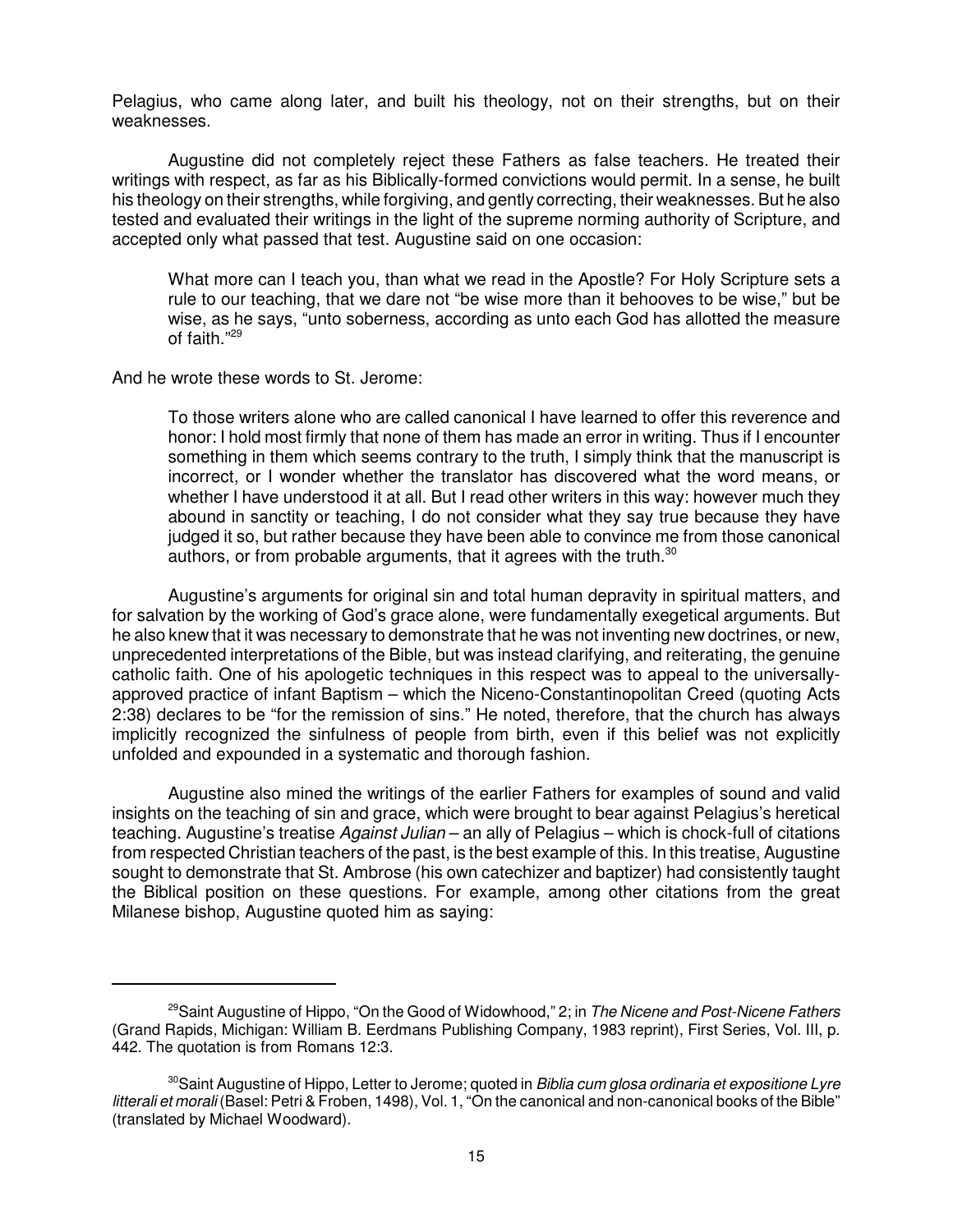"Adam was, and in him we all were. Adam perished and in him all perished."<sup>31</sup>

And Augustine was also able to demonstrate that other influential figures of the past, who sometimes did not express themselves very well on these matters, had taught soundly enough and clearly enough at other times to indicate that, if they had had occasion to think these things through more carefully, they would have been more consistent, and not have articulated the admittedly weaker expressions that the Pelagians were now highjacking into their false system.<sup>32</sup> Examples of such sound statements that he cited are St. Irenaeus' reference to "the ancient wound of the Serpent,<sup>33</sup> and a comment of St. Cyprian of Carthage regarding "the contagion of the ancient  $de$ ath $^{"34}$ 

A questionable statement by Chrysostom that the Pelagian bishop Julian had quoted – that infants "not having sins" are baptized<sup>35</sup> – was interpreted by Augustine as charitably as possible, to mean that such infants had not yet consciously committed personal "sins of their own." Augustine did not pretend that this was not, in itself, a weak expression. But Augustine also reminded Julian that the theology of Chrysostom must be evaluated in the context of the contemporary theology of his brother bishops, who on this point did not even give the *appearance* of allowing for a Pelagian notion of sin. He posed this question to Julian:

Do you, then, dare to set these words of the holy Bishop John in opposition to so many statements of his great colleagues, and separate him from their most harmonious society,

<sup>33</sup>Quoted in Saint Augustine of Hippo, Against Julian, p. 7.

<sup>34</sup>Quoted in Saint Augustine of Hippo, Against Julian, p. 8

<sup>&</sup>lt;sup>31</sup> Saint Ambrose of Milan, "Commentary on Luke," 7.234 (on Luke 15:24); quoted in Saint Augustine of Hippo, Against Julian: The Fathers of the Church, Vol. 35 (New York: Fathers of the Church, Inc., 1957), p. 11.

 $32$ Martin Chemnitz points out that there were similar personal inconsistencies in the teaching of the ancient and medieval Fathers on the article of justification: "...the ancient writers spoke with the greatest security (as Augustine says) – and most unfortunately – concerning this article when they were engaging in general rhetoric in sermons and homilies, or when they were carrying on a debate with heretical adversaries. But when they were forced to deal with those passages in which we find the sedes doctrinae of the matter, then the actual evidence of the divine revelation convinced them to explain this doctrine more correctly and properly, as we can see in the commentaries of Origen, Ambrose, Chrysostom, Augustine, and others. Particularly noteworthy is the fact that sometimes even monks who had preached at great length on merits and the righteousness of works learned the correct understanding of the article of justification, not in their idle contemplations, their sharp disputations, or their rhetorical declamations, but in serious trials, when the conscience was pressed down by a true sense of sin and the wrath of God, as if it had been dragged before His tribunal. For there, as the conscience worriedly looks around and wonders how it can escape the judgment of damnation and stand in the sight of God, it learns to understand Paul's statement in Rom. 3:28. Thus Anselm and Bonaventura speak entirely differently regarding the article of justification in their disputations than they do in their meditations. There are some lovely statements in the meditations of Augustine and Anselm and in the Soliloquy of Bonaventura. Bernard [of Clairvaux] also speaks far more fittingly than the others about the article of justification, because he is not carrying on some idle debate but is presenting his conscience before the judgment of God as if it were to state its case, and from this come the most beautiful thoughts in Bernard's writings" (Loci Theologici, Vol. II, p. 473).

<sup>&</sup>lt;sup>35</sup>Saint John Chrysostom, *Homilia ad neophytos*; quoted in Saint Augustine of Hippo, Against Julian, p. 27. Julian had actually quoted this statement of Chrysostom by means of a garbled Latin translation, which had made his teaching seem much worse than it was. Augustine corrected that, and then put the best construction on what Chrysostom had actually said. See Against Julian, pp. 25-27.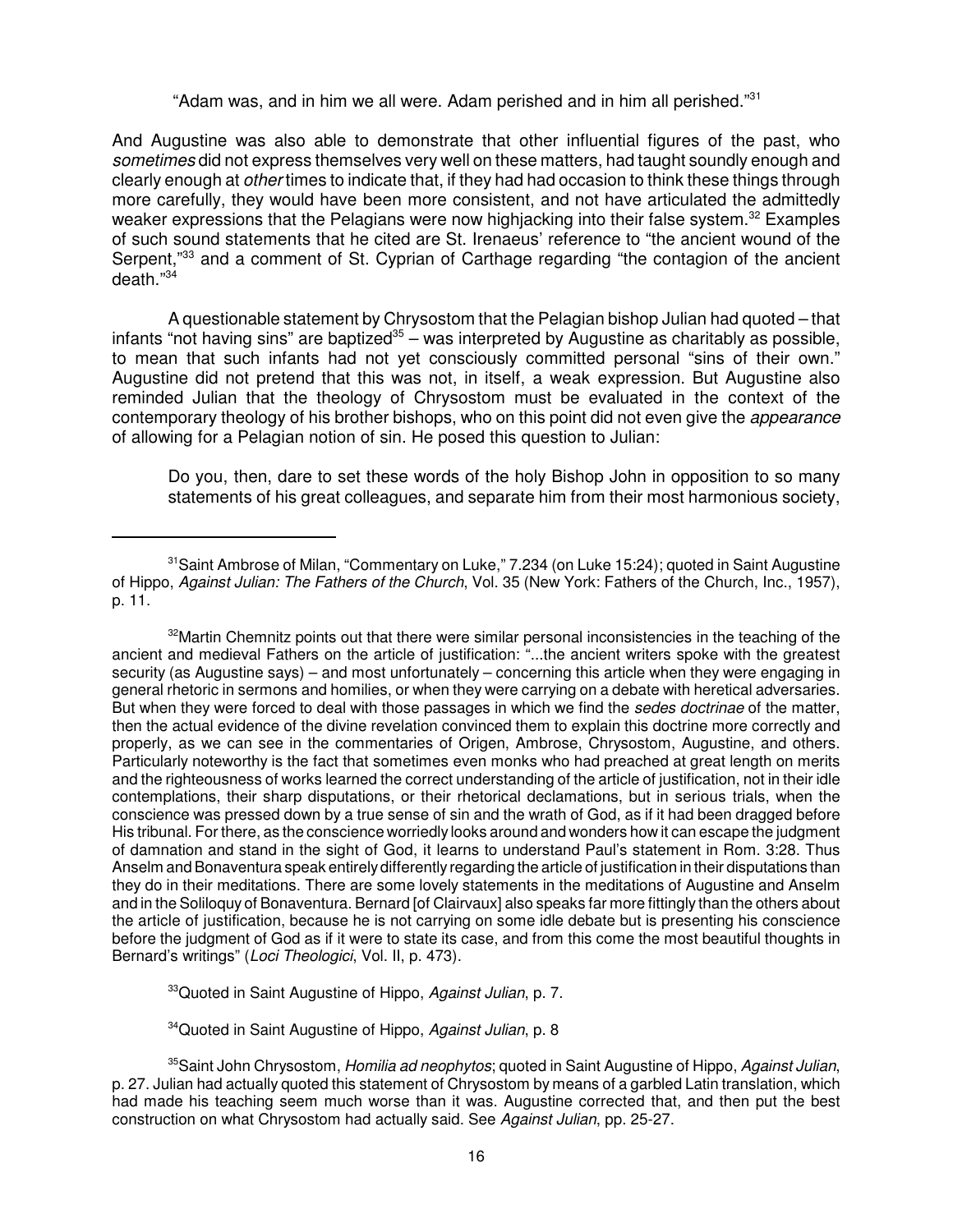and constitute him their adversary? Far be it, far be it from us to believe or say such an evil thing of so great a man. Far be it from us, I say, to think that John of Constantinople, on the question of the baptism of infants and their liberation by Christ from the paternal handwriting, should oppose so many great fellow bishops, especially the Roman Innocent, the Carthaginian Cyprian, the Cappadocian Basil, the Nazianzene Gregory, the Gaul Hilary, the Milanese Ambrose. There are other matters on which at times even the most learned and excellent defenders of the Catholic rule do not agree, without breaking the bond of the faith, and one speaks better and more truly about one thing and another about another. But this matter about which we are now speaking pertains to the very foundations of the faith. He who would overthrow in the Christian faith what is written: 'Since by a man came death, by a man also comes resurrection of the dead. For as in Adam all die, so in Christ all will be made to live' [Rom. 5:19], strives to take away all that we believe in Christ. Christ is fully the Saviour of infants as well. They shall certainly perish unless redeemed by Him, for without His flesh and blood they cannot have life. This John, too, thought and believed and learned and taught. But you twist his words according to your doctrine.<sup>36</sup>

On the topics of original sin and divine monergism in human salvation, Augustine, like Athanasius, was not only an orthodox teacher for his time, responding to the heresies of his time. He was also a reformer, who recognized, from the vantage point of the controversy into which he had been drawn, that many of the earlier Fathers' statements on these matters could have been worded in a better way than they were. It responding to Pelagius, therefore, he did not limit himself to a repetition of what had been said before, and he also did not simply build on what had been said before. Some of the things that earlier teachers had said, on the doctrine of human sin and divine grace, he no longer said. And what he did say, in general, was better, clearer, and stronger than what had been said before.

And as is usually the case with theological reformers, his teaching was not accepted right away by the rest of the church. The Eastern Church, in fact, has never really accepted it.<sup>37</sup> Many polemical partisans of Eastern Orthodoxy even to this day deliberately slight the famous North African bishop with the appellation "Blessed Augustine," which is deliberately said as a substitute for "Saint Augustine." And even in the West, where his teaching in its essential points was considered to be normative for a time, the Augustinian doctrine of sin and grace – or more precisely, the *Biblical* doctrine of sin and grace which Augustine confessed – was largely

<sup>&</sup>lt;sup>36</sup>Saint Augustine of Hippo, Against Julian, pp. 25-26.

 $37$ The modern Eastern Orthodox Church does not enjoy unanimity in its midst in its teaching on sin and grace. There are some segments of Eastern Orthodoxy that actually teach a view of sin that is, for all practical purposes, indistinguishable from the Pelagian view! The following originally appeared in an official publication of the Self-Ruled Antiochian Orthodox Christian Archdiocese; is posted on the web site of this Orthodox jurisdiction; was reprinted in an official publication of the Ukrainian Orthodox Church of the United States of America; and is also posted on the web site of that Orthodox jurisdiction: "My daughter just had a child. Holding him, I thought, 'It is so difficult to believe that an infant's heart is sinful.' Many teach this, but not Orthodoxy. We do not believe that we are totally depraved, as many Protestants do. Nor do we believe we are born with the guilt of sin, as the Romans teach. Instead, we are born in innocence and our heart is pure. To be sure, we all sin. Yet some, as did our Lady the Birthgiver-of-God, continue in purity of heart the rest of their lives, as blameless. Mary was as human as we are, yet morally pure throughout her life. We are all born in the same condition and we have the choice to keep our hearts pure and directed towards God, or to sin and rebel against the purity of a loving heart. Our lives become a continual struggle to conform our hearts to purity and holiness. Recognize this, and we are on our way to becoming Orthodox" (Rick Burns, "What is Primary to Orthodox Spirituality?," The Word [November 2006]; posted online at www.antiochian.org/node/17685; reprinted in Ukrainian Orthodox Word, Vol. LIX, Issue 3 [March 2009], p. 16; posted online at uocofusa.org/ files/publications/UOW/2009/UOW-2009-03.pdf).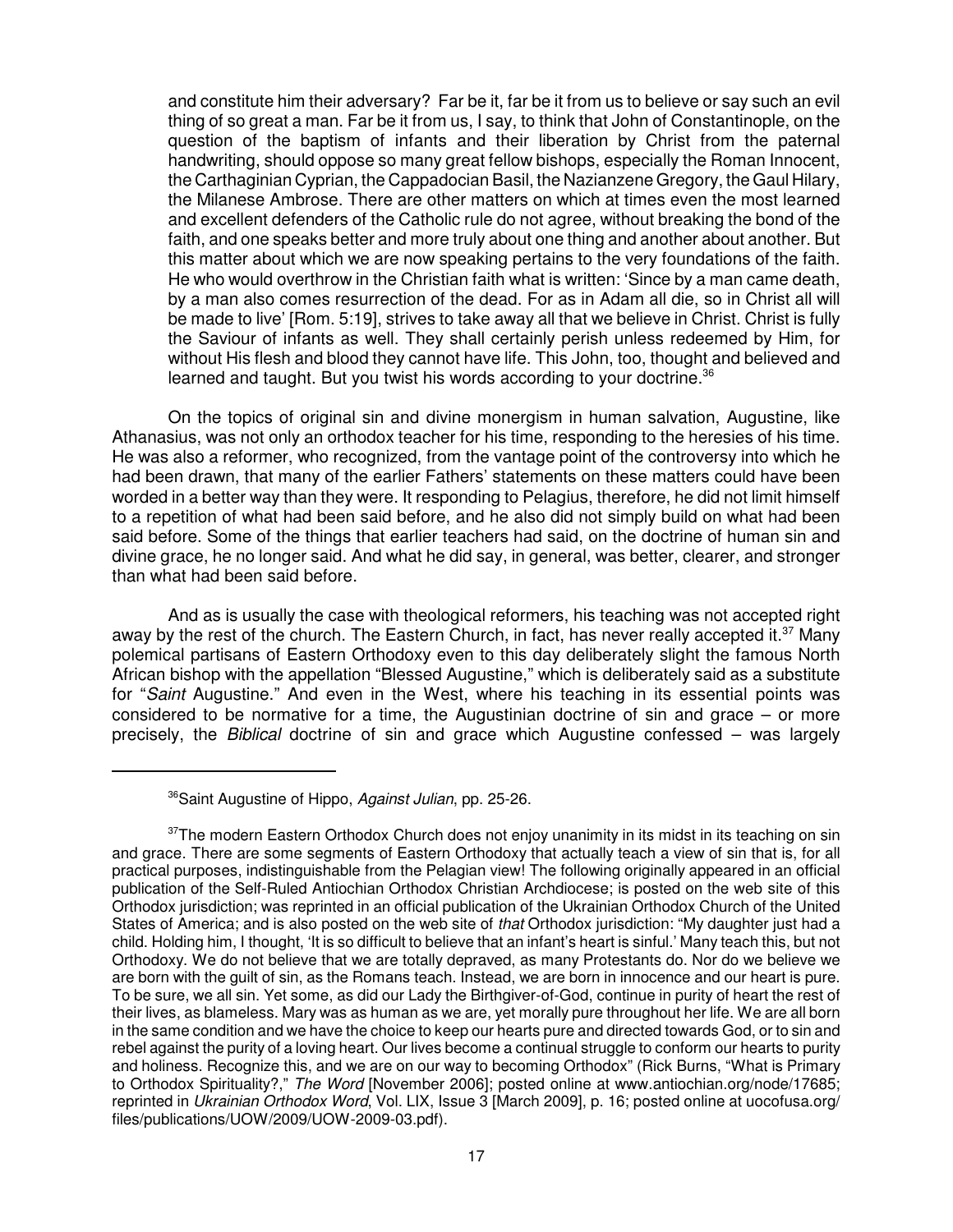supplanted in the Middle Ages by a "semi-Pelagian" view, so that it was in need of being recovered and renewed in the sixteenth-century Lutheran Reformation (which it was).<sup>38</sup>

#### **CONCLUSION**

The topic of this essay has been "reformations before the Reformation." Were there reformations before the Reformation? From one perspective, there was almost nothing but reformations before the Reformation! And there have been many reformations since the Reformation. The entire history of the church, in its institutional life, has been characterized by a spirit of "reformation" in every generation. Sometimes these reformations have been small and almost unnoticeable. Sometimes they have been profound. But every generation is expected by the Lord of the Church to test itself in the light of Holy Scripture, to add what is lacking, to remove what is wrong, to strengthen what is weak, and to clarify what is obscure. "If you abide in my word," Jesus says, "you are truly my disciples, and you will know the truth, and the truth will set you free" (John 8:31-32, ESV). Hermann Sasse writes that "reformation," broadly considered in this way,

is a continuous process. It is a continuous process not only in the sense that this renewal from the Word of God *ought* to take place again and again, but also in the sense that it is actually happening all the time. Every real sermon contributes to such a renewal. This kind of reformation takes place every Sunday – every day, in fact. For the church literally lives by the Word of God. It would not exist any longer, if it did not experience a renovation by the Word of God again and again.<sup>39</sup>

This does not mean, of course, that God is "reinventing" the church over and over again every day. There is only one church of Jesus Christ. This is a deeply necessary Lutheran conviction. For this reason, as Sasse also states,

Lutheran theology...lays great emphasis on the fact that the evangelical church is none other than the medieval Catholic Church purged of certain heresies and abuses. The Lutheran theologian acknowledges that he belongs to the same visible church to which Thomas Aquinas and Bernard of Clairvaux, Augustine and Tertullian, Athanasius and Ireneaus once belonged. The orthodox evangelical church is the legitimate continuation of the medieval Catholic Church... For the orthodox evangelical church is really identical with the orthodox catholic church of all times.<sup>40</sup>

The one, eternal church of Christ experiences its *continuity* in this world by means of its continuous reformation. The world, the flesh, and the devil are always threatening the church because they are always attacking the Gospel, and are always attempting to dilute, mute, and obscure the Gospel. But God, providentially, is also always raising up faithful and gifted pastors and teachers for his church, whom he calls and energizes to bring the Gospel back into focus; to

 $40$ Sasse, p. 102.

 $38$ The Lutheran Reformers did not, of course, endorse everything Augustine ever said on every topic. Augustine's teaching on salvation by divine grace alone, because of fallen man's complete inability to save himself, or to contribute toward his salvation, was seen as his most important and most enduring contribution to Confessional theology. He was not often quoted on the topic of the Lord's Supper, however, since here his teaching had notable weaknesses. In contrast, John Chrysostom was often cited by the Reformers as a sound teacher on the topic of the Lord's Supper, but he was seldom considered to be an authority on the doctrine of sin and grace.

<sup>39</sup>Sasse, p. 56. Emphases in original.